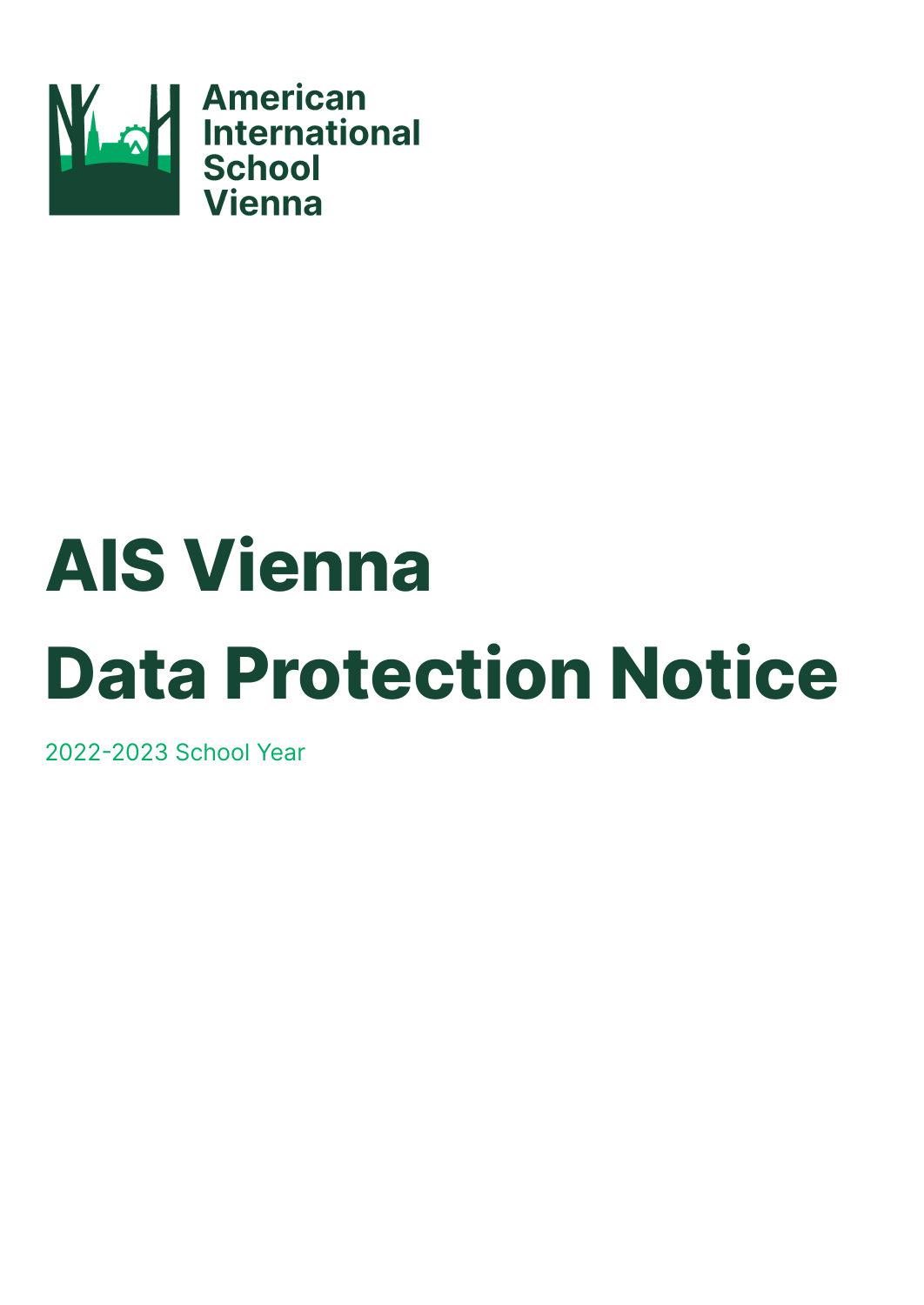# **Contents**

| <b>Commitment To Data Protection</b>                                 | 3              |
|----------------------------------------------------------------------|----------------|
| The Controller                                                       | 3              |
| Data Protection Team                                                 | 3              |
| <b>Purpose Of Processing</b>                                         | 4              |
| Your Rights Related to the Processing of Personal Data by AIS Vienna | 5              |
| Right to Access Information                                          | 5              |
| <b>Right to Object</b>                                               | 5              |
| <b>Right to Rectification</b>                                        | 5              |
| <b>Right to Erasure</b>                                              | 5              |
| Right to the Restriction of the Processing                           | 5              |
| <b>Right to Data Portability</b>                                     | 6              |
| Origin of your Families Personal Data                                | $\overline{7}$ |
| Complaints                                                           | $\overline{7}$ |
| Third Party Processors (Sub-Processors)                              | 8              |
| Definition                                                           | 8              |
| School-Wide Sub-Processors                                           | 8              |
| <b>Elementary School Sub-Processors</b>                              | 13             |
| Middle School Sub-Processors                                         | 18             |
| <b>High School Sub-Processors</b>                                    | 24             |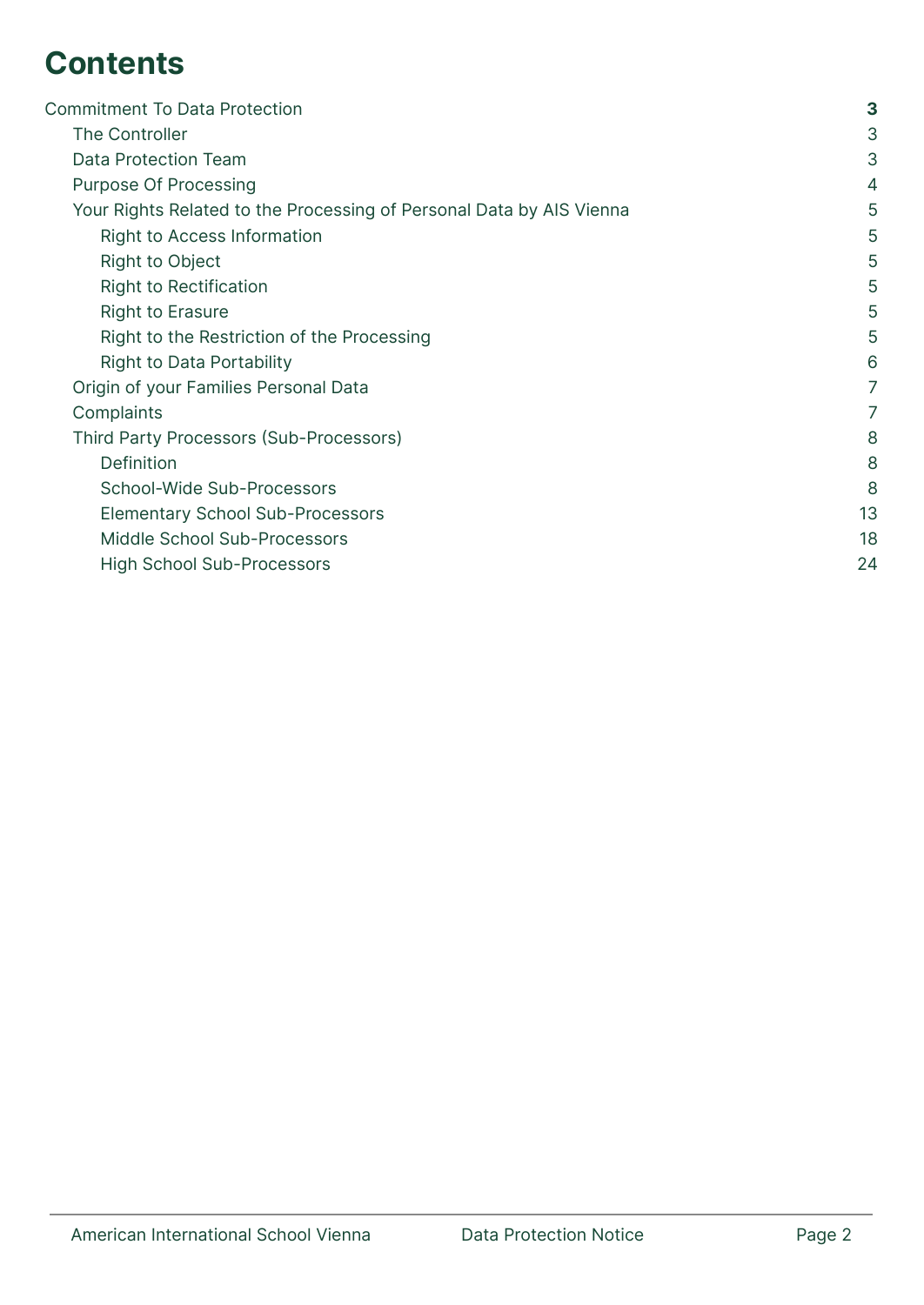# <span id="page-2-0"></span>**Commitment To Data Protection**

American International School Vienna, Salmannsdorfer Strasse 47, 1190 Vienna, Austria (hereinafter "AIS Vienna'' or "we") processes data on its prospective, current and former students and their parents or legal representatives, as part of its everyday operations of providing educational services.

AIS Vienna handles your personal data according to the General Data Protection Regulation no. 2016/679 in the European Union (GDPR) and the Austrian Data Protection Regulation (DSG). AIS Vienna acts as the controller with regard to your personal data and the personal data of students, meaning AIS Vienna establishes the purpose and means of processing personal data.

This notice is to help you understand how and why AIS Vienna collects your personal information and what we do with your information. It also explains the decisions that you can make about your own information. If you have any questions about this notice please contact [privacy@ais.at.](mailto:privacy@ais.at)

AIS Vienna reserves the right to make changes to this Notice from time to time. AIS Vienna will always inform you of such changes in advance.

## <span id="page-2-1"></span>**The Controller**

American International School Vienna Salmannsdorfer Strasse 47 1190 Vienna Austria Tel. +43 1 401320 Email. [info@ais.at](mailto:info@ais.at)

## <span id="page-2-2"></span>**Data Protection Team**

You may contact our data protection team in case you have any questions regarding this document.

Data Protection Team Salmannsdorfer Strasse 47 1190 Vienna Austria Tel. +43 1 401 320 - EXT 2633 Email. [privacy@ais.at](mailto:privacy@ais.at)

AIS is committed to processing data carefully and keeping your personal data secure.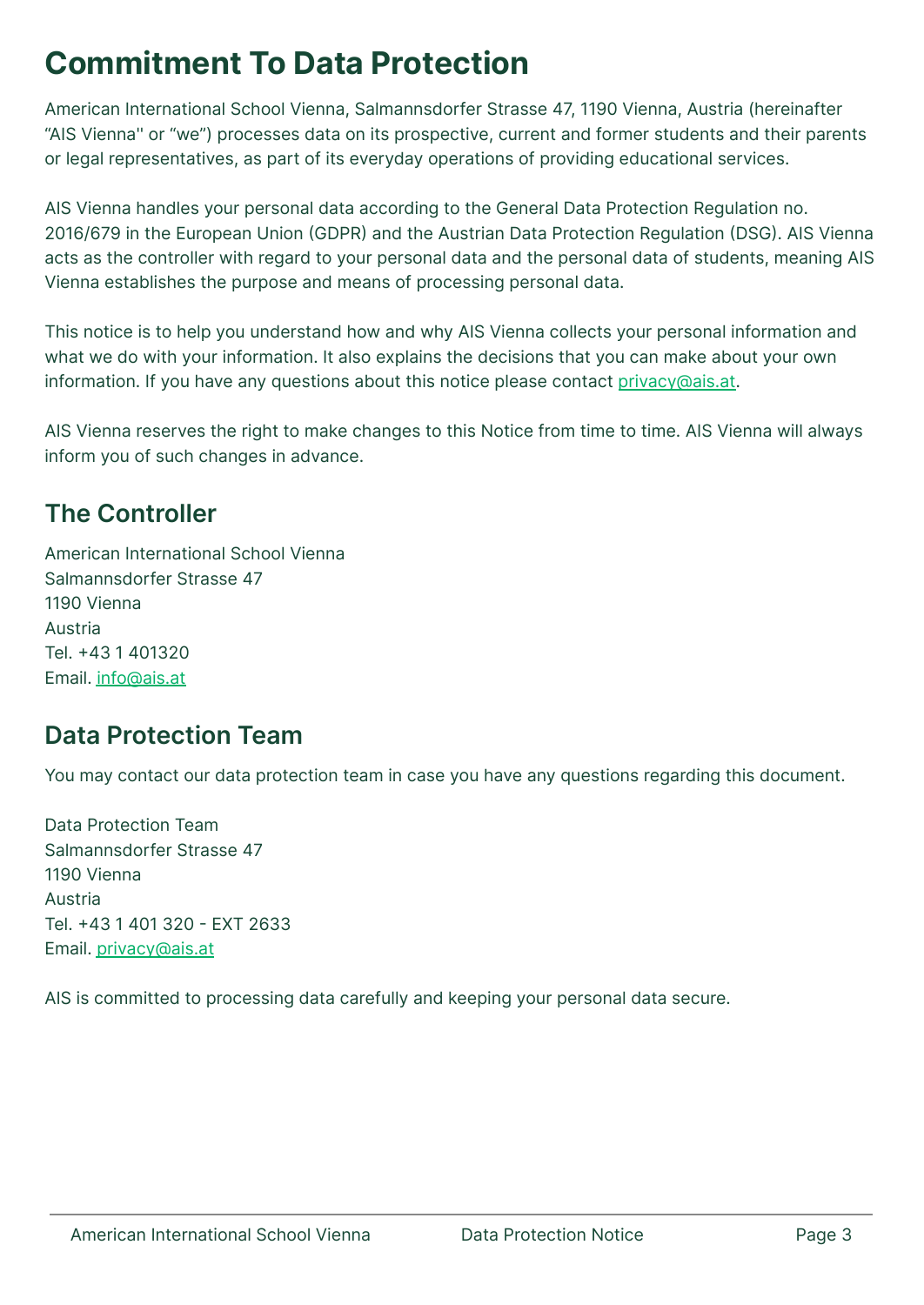# <span id="page-3-0"></span>**Purpose Of Processing**

AIS Vienna processes personal data that pertain to you or to the students for the following purposes:

- Provision of educational services: application and enrollment process, administration of classes and timetables, teaching activities, administration of internal and public examinations, assistance regarding the application process to various universities, issuance of academic records.
- Provision of educational ancillary services: career and personal counseling, library services, athletic and extracurricular activities, school trips, managing the school's publications, setting up the virtual learning environment and granting access to AIS Vienna's intranet and internet network as well as monitoring the use of AIS Vienna's network.
- Ensuring campus security: monitoring access on campus, performance of video surveillance.
- Provision of the medical care and counseling that students may need.
- School administration: handling student records and other academic documentation, administration of fees and accounts, internal audits and controls, reporting and statistics creation, implementing school policies, ensuring collaboration with other schools, archiving, assessing the quality of our services, facilitating research activities.
- School related communications: conveying various messages related to the students and AIS Vienna's activities by any communication means.
- Organizing fundraising activities and other school events: performances, shows, tournaments, fairs, etc., including marketing communications related to the activities organized by AIS Vienna.
- Promotion of the school: publication of pictures and video insofar as the use is limited to educational and extracurricular activities and promotion of the school via publications, the yearbook, the school website, social media, and other marketing activities. (Images will be removed at first request of the student/parent/guardian.)
- Dispute resolution and litigations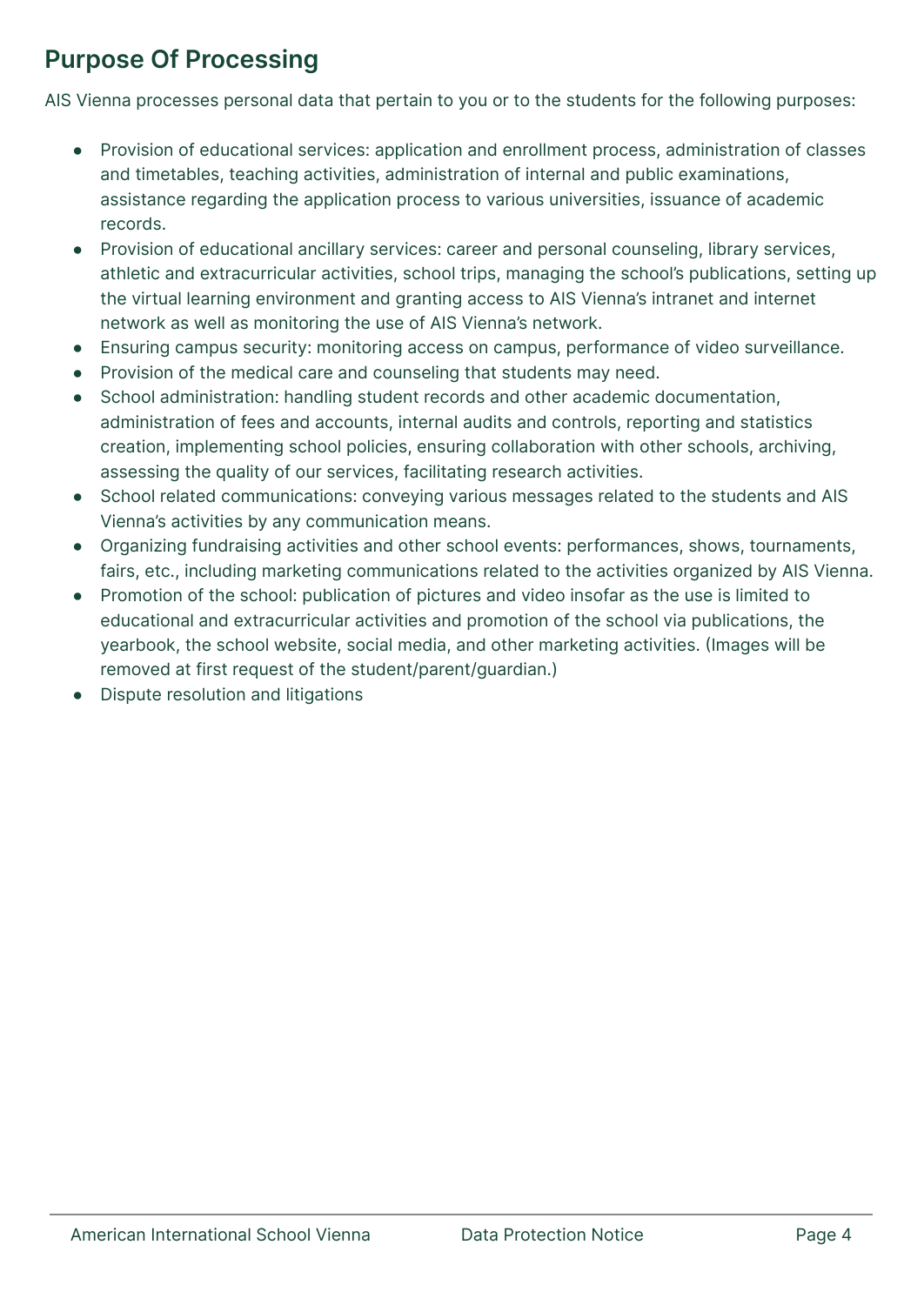## <span id="page-4-0"></span>**Your Rights Related to the Processing of Personal Data by AIS Vienna**

The GDP regulation provides certain rights related to the processing of personal data, that all AIS Vienna community members are provided with. In this respect, please be informed that students that are 14 years or above could exercise the rights listed in this section individually.

AIS Vienna respects all the rights mentioned under the GDPR and is committed to furnishing the appropriate means by which you can exercise these rights, according to the details mentioned below:

#### <span id="page-4-1"></span>Right to Access Information

A data subject has the right of access to personal data which has been collected concerning him/her/them, and to exercise that right easily and at reasonable intervals, in order to be aware of the lawfulness of the processing. AIS Vienna shall provide a copy of the personal data undergoing processing. Where personal data are transferred to a third country or to an international organization, the data subject shall have the right to be informed. In the situations where you may need to exercise the right of access, please consider contacting AIS Vienna and requesting confirmation by e-mail at [privacy@ais.at.](mailto:privacy@ais.at) Please consider that there might be specific situations that are exempted from the right of access, such as information that identifies other individuals or which is subject to confidentiality obligations.

#### <span id="page-4-2"></span>Right to Object

A community member has the right to object to the processing of your Personal Data by AIS Vienna, on grounds relating to your particular situation. The right to object applies to the situations where AIS Vienna relies on the legitimate interest pursued by the School (e.g. using your email address for conveying fundraising related messages).

#### <span id="page-4-3"></span>Right to Rectification

The right to obtain from AIS Vienna without undue delay the rectification of inaccurate personal data concerning him or her. Taking into account the purposes of the processing, the data subject shall have the right to have incomplete personal data completed, including by means of providing a supplementary statement.

#### <span id="page-4-4"></span>Right to Erasure

The right to erasure means that in the situations expressly regulated by law, you may request erasure of your personal data. Please take into account that the cases where the law provides for the possibility of erasure of personal data are situations where the processing is unlawful, or where the processing is based on your consent and you have subsequently withdrawn such consent.

#### <span id="page-4-5"></span>Right to the Restriction of the Processing

The right to restriction of processing, signifying your right to obtain restriction of processing your Personal Data from AIS Vienna's part. This right can be exercised only in specific situations laid down by the GDPR such as when you challenge the accuracy of your Personal Data. During the period necessary for us to rectify your data, you may ask us to restrict the processing of your Personal Data.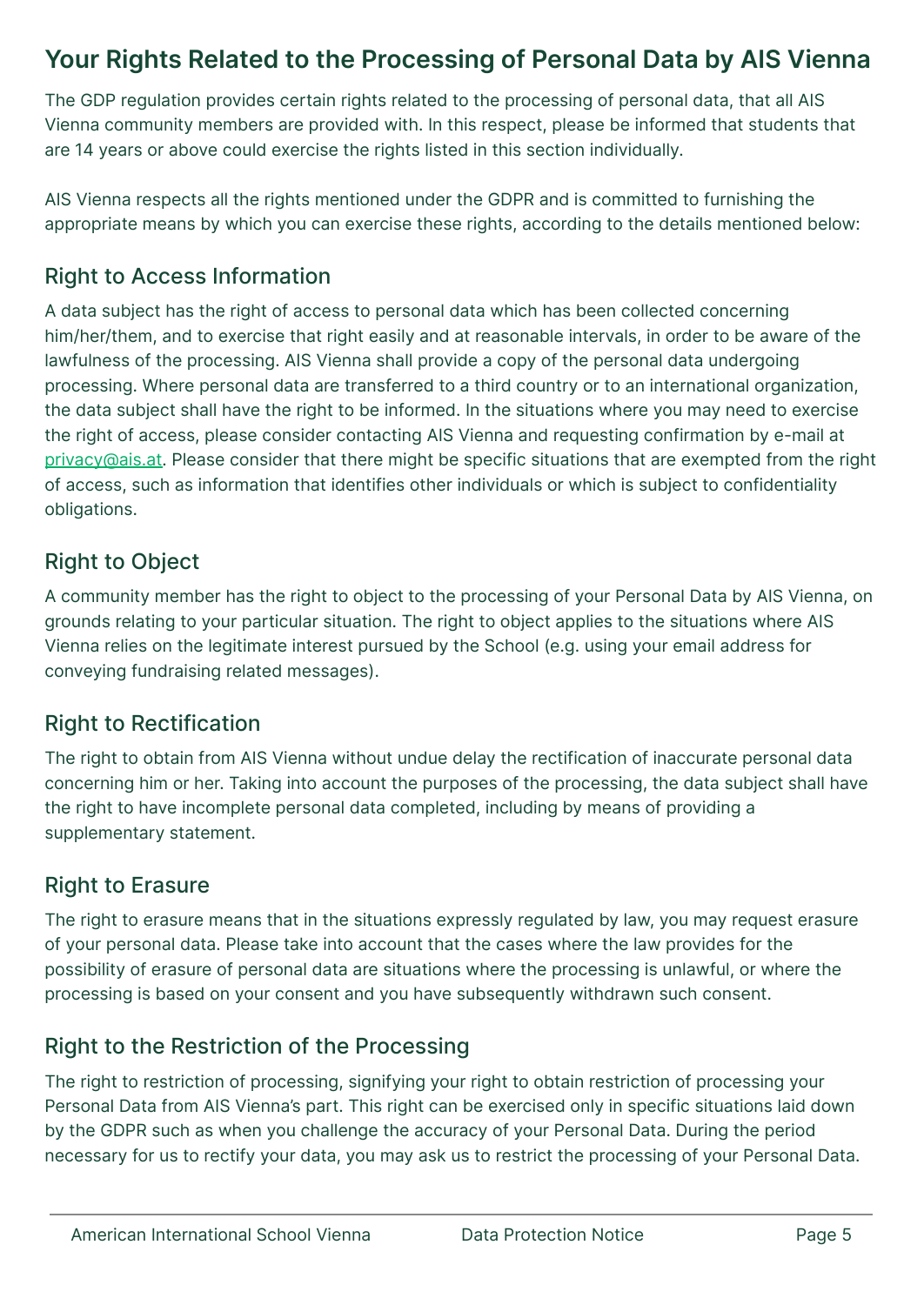#### <span id="page-5-0"></span>Right to Data Portability

The right to data portability implying your right to receive the personal data in a structured, commonly used and machine-readable format and further to transmit such data to another controller. This right to data portability shall be applicable only to the personal data you have provided to us and where the processing is carried out by automated means based on your consent or for the performance of the contract you have concluded with AIS Vienna.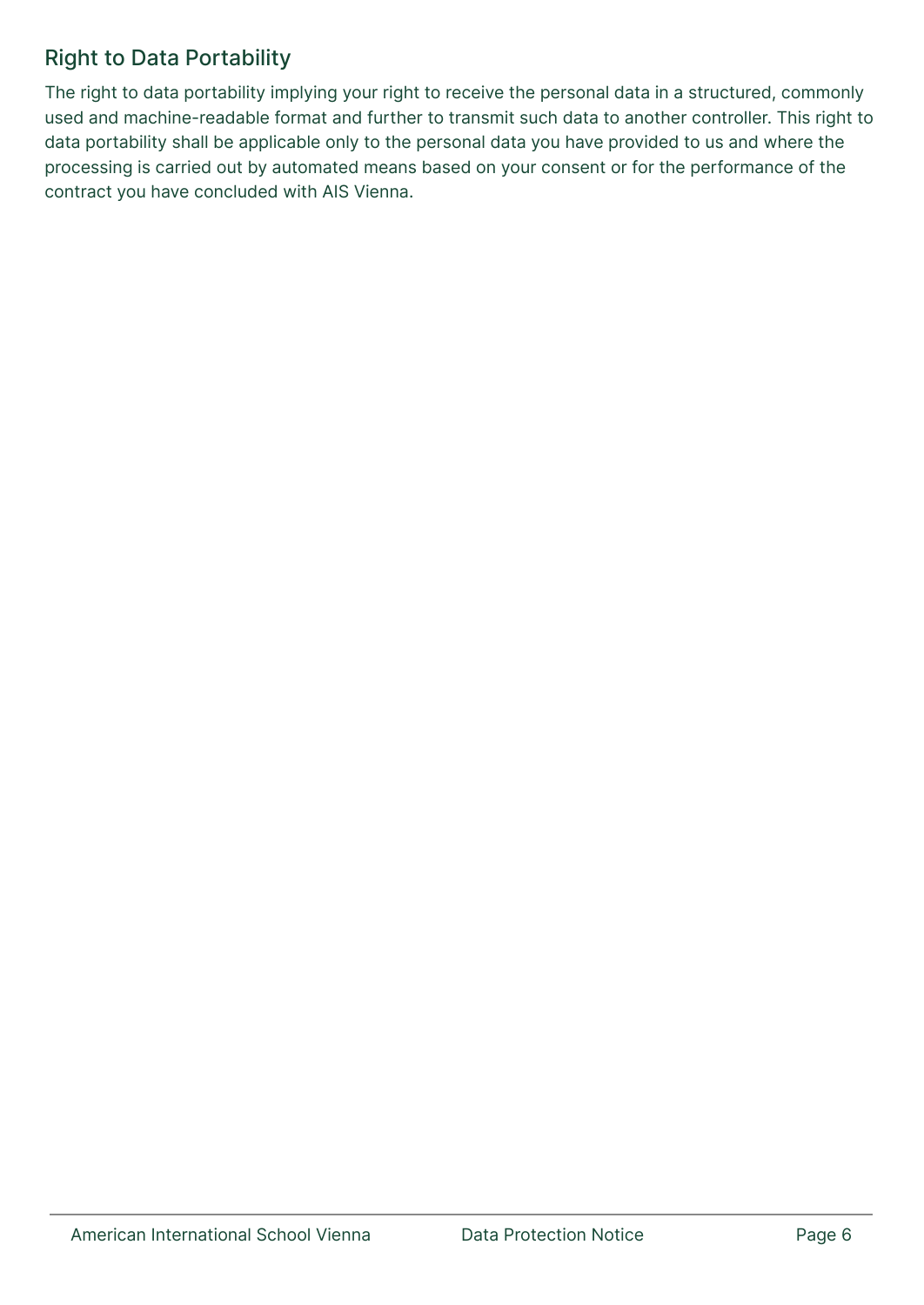# <span id="page-6-0"></span>**Origin of your Families Personal Data**

We may collect your personal data in a variety of ways:

- Personal data relating to you or your children can be obtained directly from you or your children, for example via completing the Application and Health and Consent forms, via information provided through the AIS [Vienna](https://accounts.veracross.eu/aisv/portals/login) Parent Portal, via meetings with teachers and staff, etc.
- Personal data relating to you or your children can also be obtained via other information channels, such as previous schools, health professionals, social media channels, etc.
- Personal data relating to you or your children also obtained by actions of AIS Vienna itself or its data processors, e.g. through evaluations, camera surveillance, access control measures, etc.

# <span id="page-6-1"></span>**Complaints**

The initial point of contact, in regards to the processing of personal data by AIS Vienna and its subcontractors and the exercising of the rights described above, is the data protection team. AIS Vienna shall respond to such requests and may or may not act upon them, in principle within a period of one month, all in accordance with applicable data protection legislation. In addition, you also have the right to contact or file a complaint with the Austrian data protection authority:

Österreichische Datenschutzbehörde Barichgasse 40-42 1030 Vienna, Austria Tel: +43 1 52 152-0 E-Mail: [dsb@dsb.gv.at](mailto:dsb@dsb.gv.at) <https://www.data-protection-authority.gv.at/contact>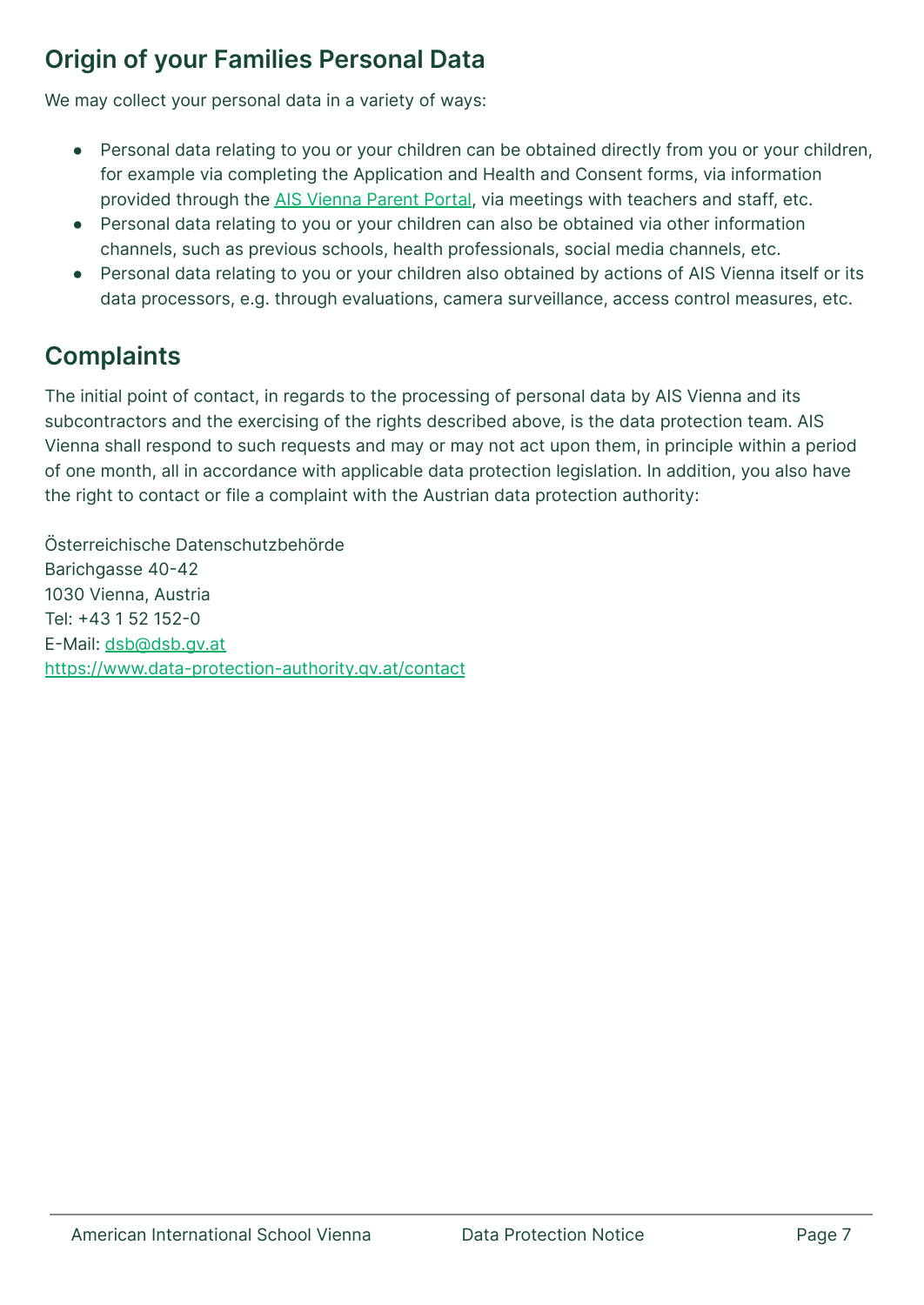# <span id="page-7-0"></span>**Third Party Processors (Sub-Processors)**

#### <span id="page-7-1"></span>Definition

Processor means a natural or legal person, public authority, agency or other body which processes personal data on behalf of the controller.

#### <span id="page-7-2"></span>School-Wide Sub-Processors

Bildungsdirektion - (https://www.lsr-ooe.gv.at/home-die-bildungsdirektion/) Data collected: personal data - Name, Date of Birth, Grade Level, City, PLZ, Entry and Withdrawal Dates, Nationality Location of Company: Austria Guarantee: GDPR ([here\)](https://www.lsr-ooe.gv.at/fileadmin/hauptseite/Datenschutzerklaerung.pdf) Retention: 1 year Bundesministerium für Bildung, Wirtschaft, und Forschung - Education Documentation Act (https://bildung.bmbwf.gv.at/ministerium/rs/2004\_07.html) Data collected: personal and sensitive data - Applicants for Matura Equivalency / Nostrification: Name, Date of Birth, Transcript of Grades / Academic Records, Graduation Diploma Location of Company: Austria Guarantee: GDPR ([here\)](https://www.bmbwf.gv.at/Ministerium/Datenschutz.html) Retention: no retention Classlink:- (https://www.classlink.com/) Data collected: personal data Location of Company: USA Guarantee: Student Privacy Pledge, SDPC, GDPR, Privacy Shield, COPPA, CIPA, FERPA, CSPC, CSA Star recipient ([here\)](https://www.classlink.com/company/privacy) Retention: upon request Coach's Eye - (https://www.coachseye.com/) Data collected: personal data Location of Company: USA Guarantee: GDPR, FDPIC, CCPA ([here\)](https://www.techsmith.com/privacy-policy.html) Retention: as long as the account is active Destiny - (https://www.follettlearning.com/education-technology/destiny-suite) Data collected: personal data Location of Company: USA Guarantee: GDPR ([here\)](https://www.follettlearning.com/policy/privacy-policy-eu) Retention: duration of the contract Essential Elements - (https://www.essentialelementsinteractive.com/) Data collected: personal data Location of Company: USA Guarantee: GDPR, COPPA, Privacy Shield, CCPA ([here\)](https://www.essentialelementsinteractive.com/EEi_Privacy_Policy_Current.pdf) Retention: as long as necessary to provide the service Finalsite - (https://www.finalsite.com/) Data collected: personal data Location of Company: UK Guarantee: Privacy Shield Framework ([here\)](https://www.finalsite.com/privacy-policy) Retention: as long as necessary to provide the service, deletion upon request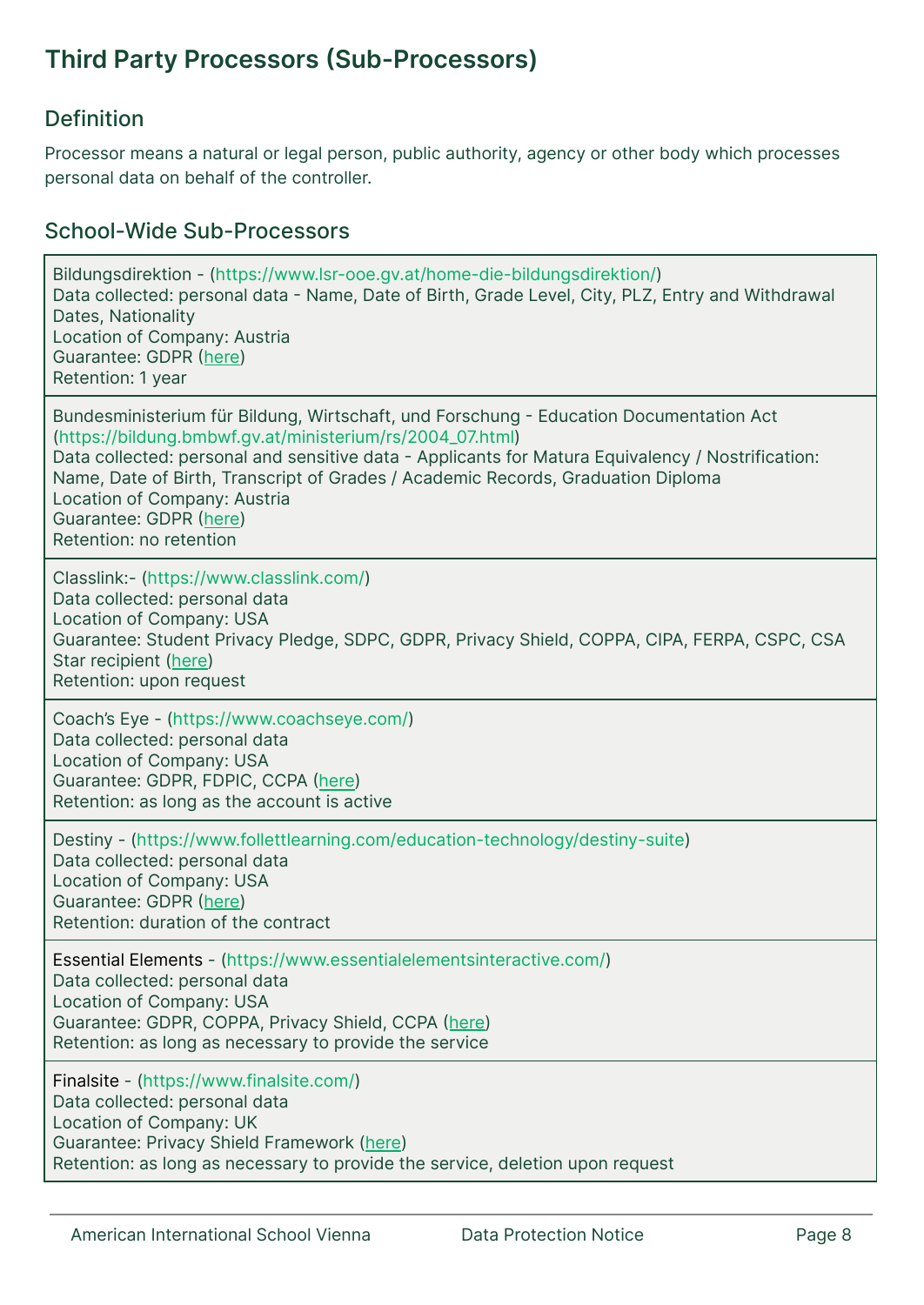| Flat - (https://flat.io/)<br>Data collected: personal data<br>Location of Company: UK<br>Guarantee: GDPR, Privacy Shield Framework, COPPA (here)<br>Retention: as long as necessary to provide the service                             |
|----------------------------------------------------------------------------------------------------------------------------------------------------------------------------------------------------------------------------------------|
| Flipgrid - (https://info.flipgrid.com/)<br>Data collected: personal data<br>Location of Company: USA<br>Guarantee: GDPR, COPPA, CCPA (here)<br>Retention: as long as service is in use, deletion of information 30 days after request  |
| Gale - (https://www.gale.com/intl)<br>Data collected: personal data<br>Location of Company: USA<br>Guarantee: FERPA, COPPA (here, Privacy K-12)<br>Retention: as long as necessary to provide the service                              |
| Google Workspace for Education - (https://edu.google.com/?modal_active=none)<br>Data collected: personal data - Name, Email, Grade<br>Location of Company: USA<br>Guarantee: GDPR (here)<br>Retention: 1 year after leaving AIS Vienna |
| Grammarly - (https://www.grammarly.com/)<br>Data collected: personal data<br>Location of Company: USA<br>Guarantee: GDPR, CCPA (here)<br>Retention: self deletion, however, information will be kept due to legal reasons              |
| iMovie - (https://www.apple.com/imovie/)<br>Data collected: personal data<br>Location of Company: USA<br>Guarantee: FERPA, COPPA (here)<br>Retention: self deletion                                                                    |
| Learning Analytics Collaborative - (http://www.analyticscollaborative.org/)<br>Data collected: personal data<br>Location of Company: India<br>Guarantee: GDPR, privacy notice (here)<br>Retention: no information                      |
| Lumio - (https://legacy.smarttech.com/en/lumio)<br>Data collected: personal data<br>Location of Company: Canada<br>Guarantee: GDPR, CCPA, FERPA (here)<br>Retention: deletion upon request, school admin can delete                    |
| Kahn Academy - (https://www.khanacademy.org/)<br>Data collected: personal data<br>Location of Company: USA<br>Guarantee: GDPR, Student Privacy Pledge, FERPA, COPPA (here)<br>Retention: as long as service is in use, self delete     |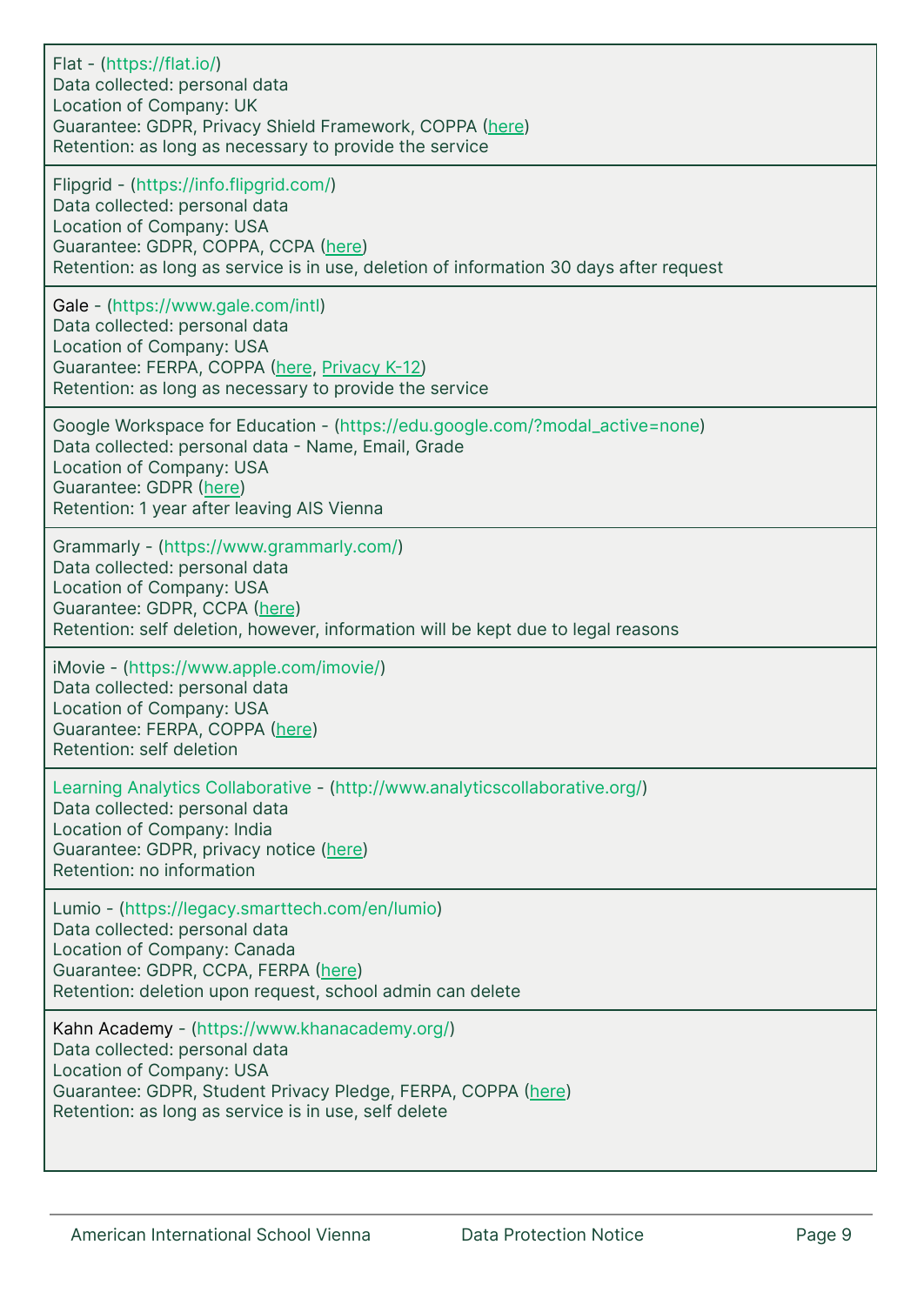| Kahoot! - (https://kahoot.com/schools-u/)<br>Data collected: personal data<br>Location of Company: USA<br>Guarantee: GDPR, CCPA (here)<br>Retention: as long as service is in use                                                                                                                                    |
|----------------------------------------------------------------------------------------------------------------------------------------------------------------------------------------------------------------------------------------------------------------------------------------------------------------------|
| Magistratsabteilung 11 Amt für Jugend und Familie -<br>(https://www.wien.gv.at/info/datenschutz/index.html)<br>Data collected: personal data - Name, Date of Birth, Grade Level, City, PLZ, Entry, Nationality<br>Location of Company: Austria<br>Guarantee: GDPR (here)<br>Retention: 1 year                        |
| Magistratsabteilung 35 Einwanderung - (https://www.wien.gv.at/info/datenschutz/index.html)<br>Data collected: personal data - Name, Date of Birth, Grade Level, City, PLZ, Entry and Withdrawal<br>Dates, Nationality<br>Location of Company: Austria<br>Guarantee: GDPR (here)<br>Retention: Archived for retrieval |
| Mind Meister - (https://www.meisterlabs.com/)<br>Data collected: personal data<br>Location of Company: Germany<br>Guarantee: GDPR (here)<br>Retention: as long as service is in use                                                                                                                                  |
| Newsela - (https://newsela.com/)<br>Data collected: personal data<br>Location of Company: USA<br>Guarantee: privacy policy (here)<br>Retention: information is kept for 4 years after last login, deletion upon request                                                                                              |
| New York Times - (https://www.nytimes.com/)<br>Data collected: personal data<br>Location of Company: USA<br>Guarantee: GDPR, COPPA (here)<br>Retention: as long as service is in use                                                                                                                                 |
| NWEA - (https://www.nwea.org/)<br>Data collected: personal data<br>Location of Company: USA<br>Guarantee: privacy notice (here)<br>Retention: upon request                                                                                                                                                           |
| Onsign - (https://onsign.tv/)<br>Data collected: pictures on internal TV screens only<br>Location of Company: USA<br>Guarantee: Privacy Policy (here)<br>Retention: as long as service is in use                                                                                                                     |
| <b>Other Schools</b><br>Data collected: personal data - Name, Date of Birth, Grade Levels, Enrollment Dates, Addresses,<br>Nationalities, Subjects / Courses, Grades, Program Completed<br>Location of Company: Various Countries Guarantee: Consent<br>Retention: duration of AIS Vienna                            |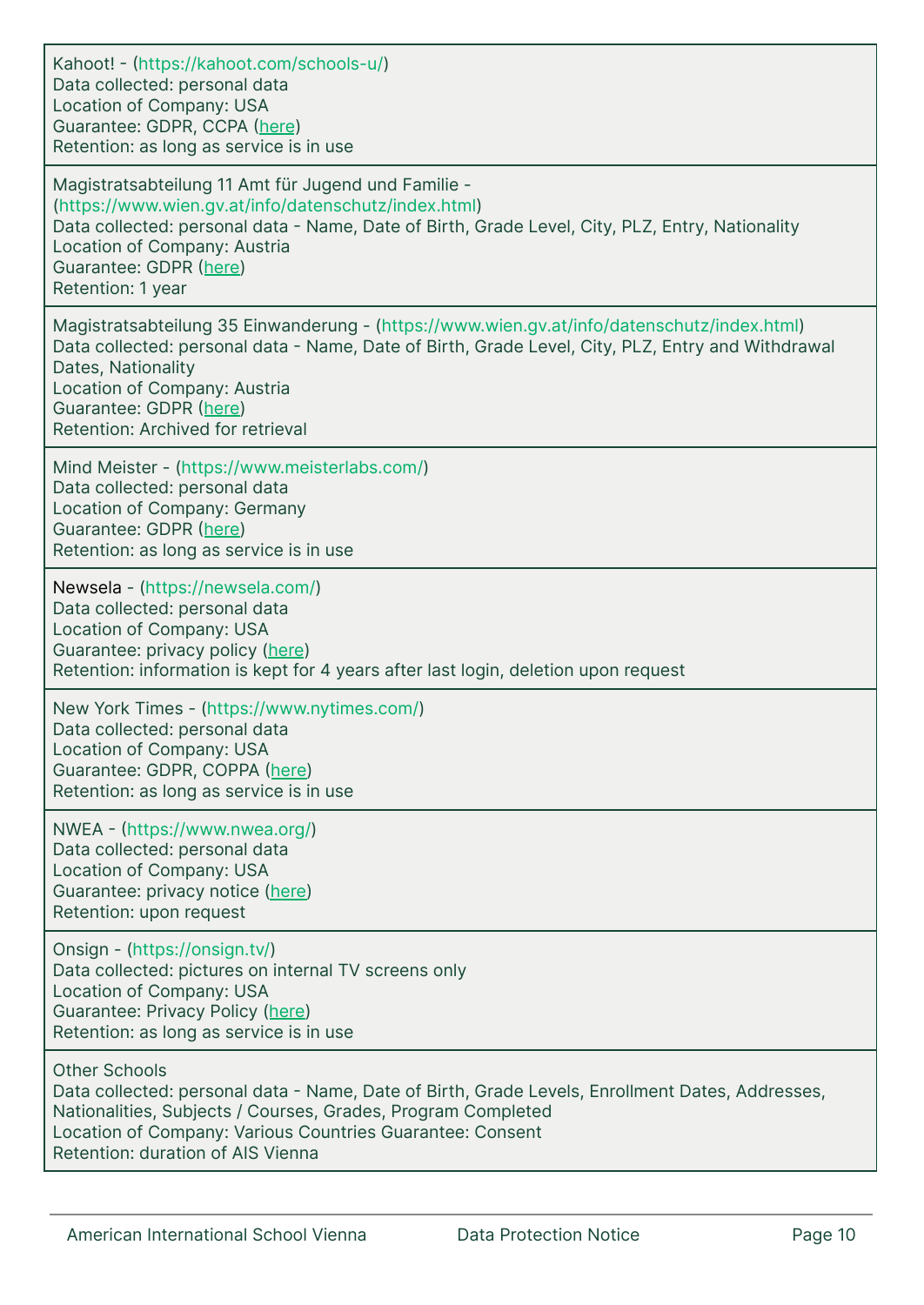| Padlet - (https://de.padlet.com/)<br>Data collected: personal data<br>Location of Company: USA<br>Guarantee: GDPR (here)<br>Retention: as long as service is in use                                                                                                                                                                                                                                                                  |
|--------------------------------------------------------------------------------------------------------------------------------------------------------------------------------------------------------------------------------------------------------------------------------------------------------------------------------------------------------------------------------------------------------------------------------------|
| Papercut - (https://www.papercut.com/)<br>Data collected: personal data<br>Location of Company: Australia<br>Guarantee: privacy policy (here)<br>Retention: as long as service is in use                                                                                                                                                                                                                                             |
| Peardeck - (https://www.peardeck.com/)<br>Data collected: personal data<br>Location of Company: USA<br>Guarantee: COPPA, CCPA, Privacy Shield, Student Privacy Pledge (Website privacy, K-12 Student)<br>Retention: as long as service is in use                                                                                                                                                                                     |
| Savvas Realize (Pearson Realize/ Envision) - (https://www.savvas.com/)<br>Data collected: personal data<br>Location of Company: USA<br>Guarantee: privacy statement (here)<br>Retention: 1 year                                                                                                                                                                                                                                      |
| Schoolcloud - (https://www.schoolcloud.co.uk/)<br>Data collected: personal data<br>Location of Company: UK<br>Guarantee: privacy policy (here)<br>Retention: as long as service is in use                                                                                                                                                                                                                                            |
| Screencastify - (https://www.screencastify.com/)<br>Data collected: personal data<br>Location of Company: USA<br>Guarantee: GDPR (here)<br>Retention: 2 years                                                                                                                                                                                                                                                                        |
| Sophos- (https://www.sophos.com/en-us)<br>Data collected: personal data<br>Location of Company: UK<br>Guarantee: GDPR (here)<br>Retention: as long as service is in use                                                                                                                                                                                                                                                              |
| Statistik Austria - (https://www.statistik.at/web_de/ueber_uns/datenschutzinformation/index.html)<br>Data collected: personal data - Name, Date of Birth, Grade Level, City, PLZ, Address, SV Number,<br>Entry and Withdrawal Dates, Nationalities, Languages, Student Status ("Ordentlich"), Sports and<br><b>Other Activities</b><br>Location of Company: Austria<br>Guarantee: GDPR (here)<br>Retention: 1 year after leaving AIS |
| Teamwork Desk- (https://www.teamwork.com/)<br>Data collected: personal data<br>Location of Company: USA<br>Guarantee: GDPR (here)<br>Retention: 2 years after termination of the contract, 30 days upon deletion request                                                                                                                                                                                                             |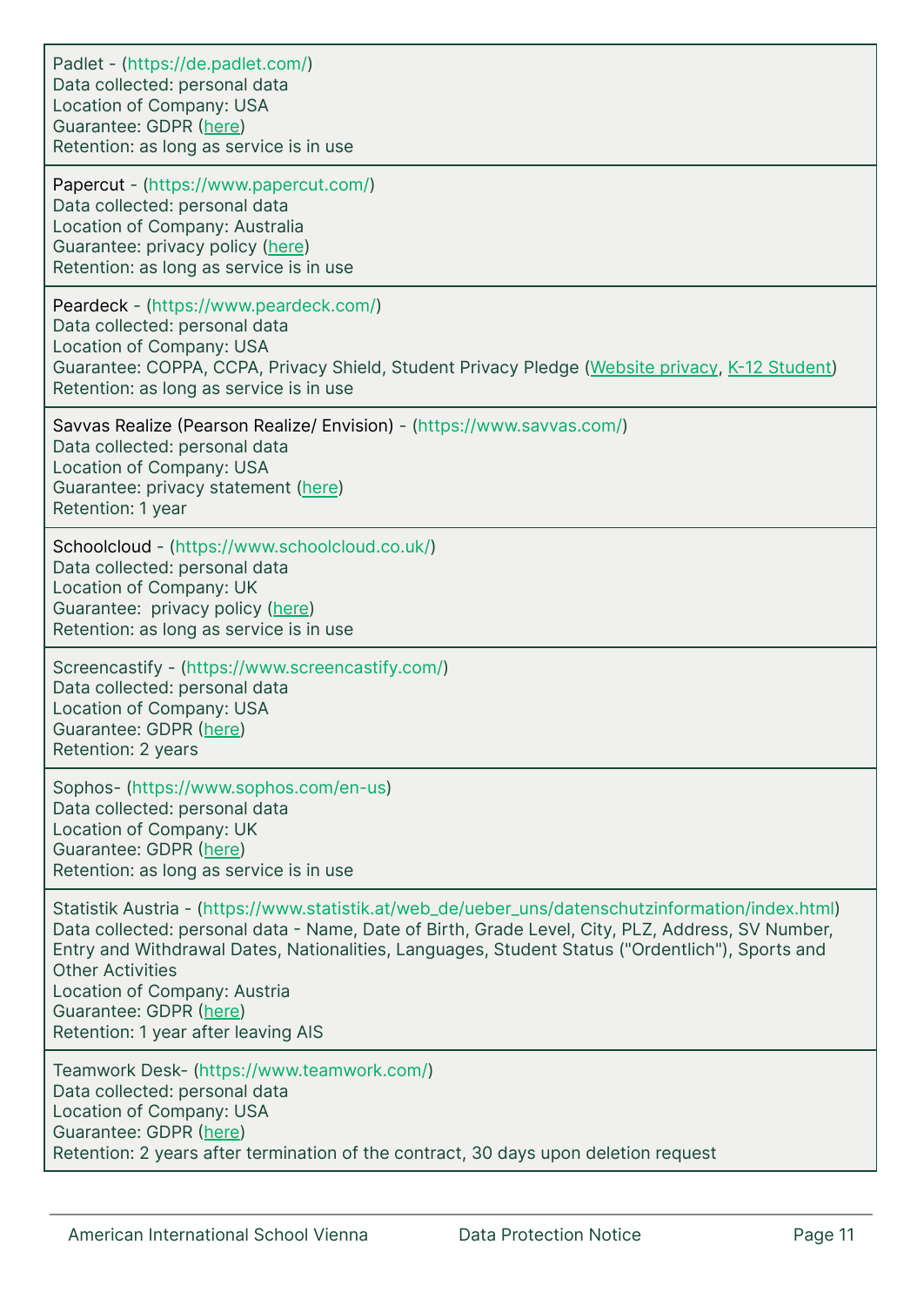Texthelp (<https://www.texthelp.com/>) Data collected: student login ID Location of Company: USA Guarantee: GDPR, FERPA, COPPA [\(here\)](https://s3-eu-west-1.amazonaws.com/savivo-blog-assets/wp-content/uploads/2013/09/Privacy+policy.pdf) Retention: no information

ThingLink - (https://www.thinglink.com/) Data collected: personal data Location of Company: Finland Guarantee: COPPA, FERPA [\(here](https://www.thinglink.com/privacy)) Retention: self delete at any time, 30 days upon deletion request

Veracross - (https://www.veracross.com)

Data collected: personal and sensitive data - Name, Email, Gender, Age, Grade, Address, Date of birth, Medical information (allergies, medical needs/concerns, over the counter medicine permission, regular medication, medical restrictions/accommodation), Parent names, Parent Email, Parent phone numbers Location of Company: USA Guarantee: Privacy Shield ([here\)](https://www.veracross.com/privacy-policy/#:~:text=We%20are%20committed%20to%20protecting%20the%20privacy%20of%20children.,of%20majority%20in%20your%20jurisdiction.)

Retention: as needed to maintain records for legal requirements

WeVideo - (https://www.wevideo.com/) Data collected: personal data Location of Company: USA Guarantee: COPPA, FERPA, Privacy Shield Framework ([here\)](https://www.wevideo.com/eduprivacy) Retention: as long as service is in use, for free use 4 months after last login

WIDA - (https://wida.wisc.edu/) Data collected: personal data – Name, Date of Birth, Gender, Student ID number, Grade Location of Company: USA Guarantee: GDPR [\(here](https://www.wceps.org/Store/PrivacyPolicy)) Retention: Duration and historical archiving

Zoom - (https://zoom.us/) Data collected: personal data Location of Company: USA Guarantee: privacy policy [\(here](https://explore.zoom.us/en/schools-privacy-statement/?_ga=2.144044919.331436930.1642060941-453081828.1642060941)) Retention: school admin can delete data at any time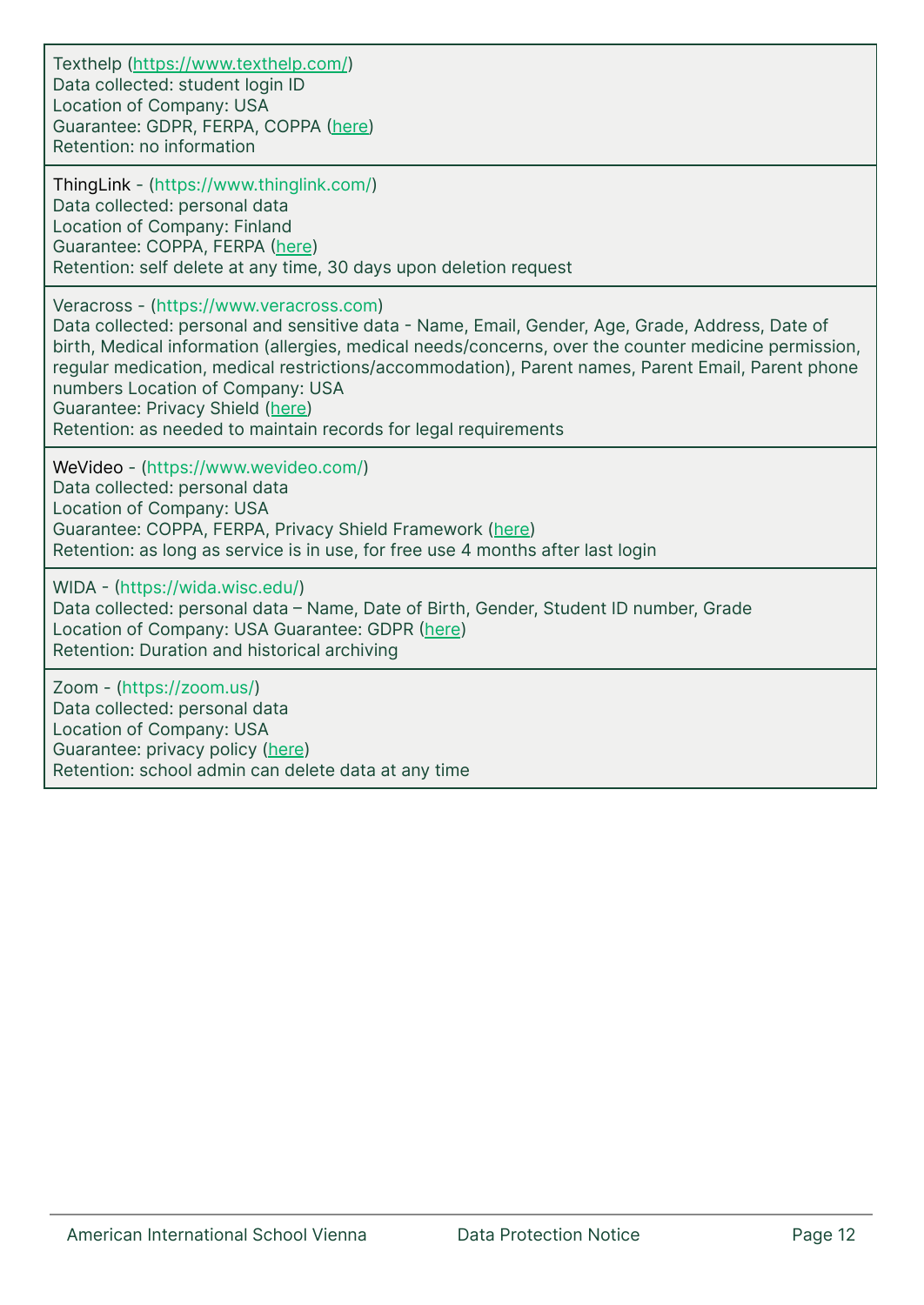#### <span id="page-12-0"></span>Elementary School Sub-Processors

(For students in pre-kindergarten - Grade 5)

| Anton - (https://anton.app/en_us/)<br>Data collected: personal data<br>Location of Company: Germany<br>Guarantee: GDPR (here)<br>Retention: 1 year after last log-in                                                             |
|----------------------------------------------------------------------------------------------------------------------------------------------------------------------------------------------------------------------------------|
| Balance it - (https://apps.apple.com/us/app/balance-it-task-cards/id630956844)<br>Data collected: personal data<br>Location of Company: Australia<br>Guarantee: privacy policy (here)<br>Retention: as long as service is in use |
| Book Creator - (https://bookcreator.com/)<br>Data collected: personal data<br>Location of Company: UK<br>Guarantee: GDPR (here)<br>Retention: 1 year inactivity, upon request                                                    |
| Brainpop Jr. - (https://www.brainpop.com/)<br>Data collected: personal data<br>Location of Company: USA<br>Guarantee: GDPR (here)<br>Retention: 2 years of inactivity                                                            |
| Class Dojo - (https://www.classdojo.com/)<br>Data collected: personal data<br>Location of Company: USA<br>Guarantee: GDPR (here)<br>Retention:1 year                                                                             |
| Code.org - (https://code.org/)<br>Data collected: personal data<br>Location of Company: USA<br>Guarantee: Student Privacy Pledge (here)<br>Retention: upon request                                                               |
| EduTyping - (https://www.edutyping.com/)<br>Data collected: personal data<br>Location of Company: USA<br>Guarantee: FERPA, COPPA (here)<br>Retention: upon request                                                               |
| Epic! - (https://www.getepic.com/)<br>Data collected: personal data<br>Location of Company: USA<br>Guarantee: COPPA, SOPIPA, FERPA (here)<br>Retention: duration of the contract, after 7 years of inactivity                    |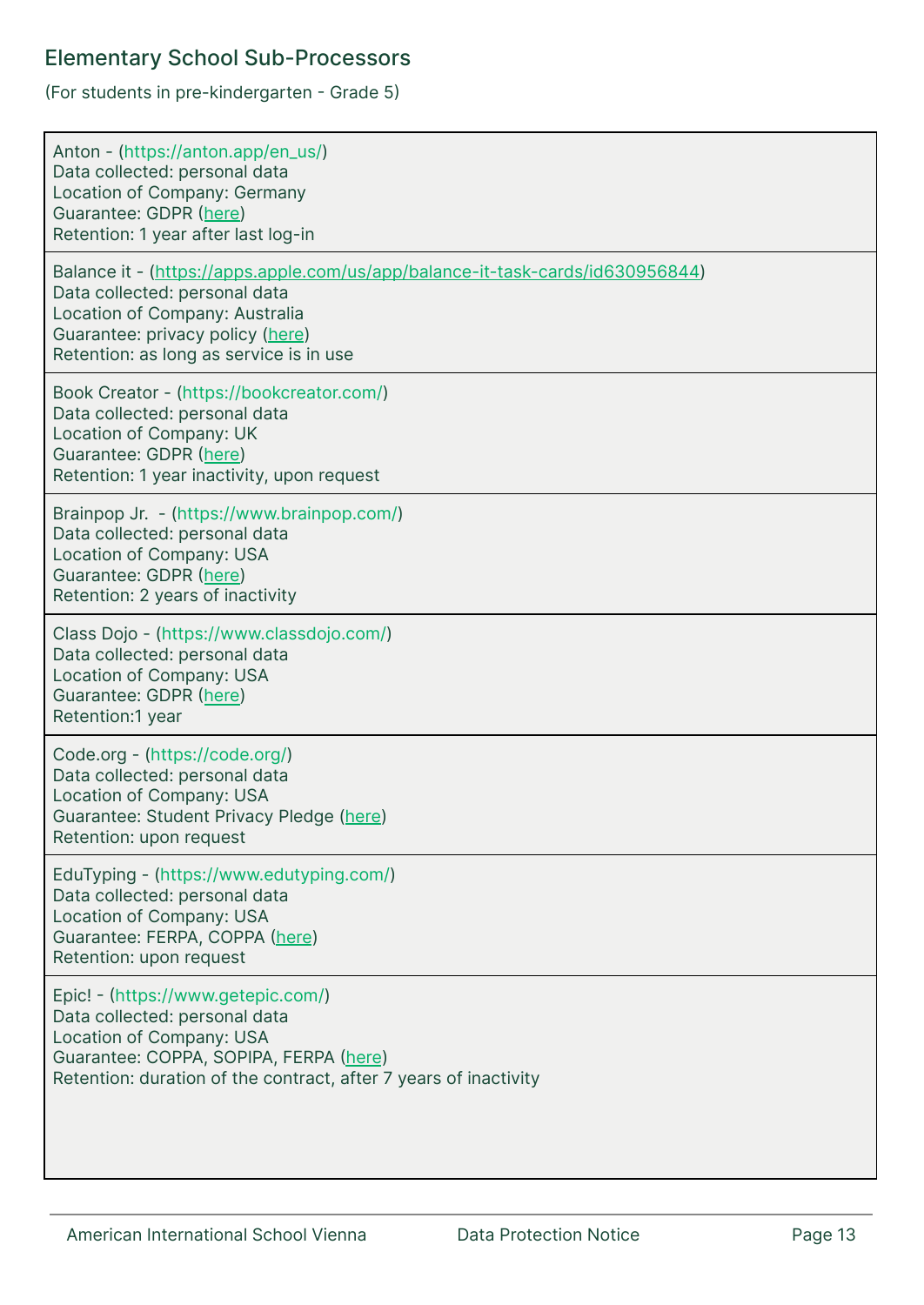| Finale - (https://www.makemusic.com/)<br>Data collected: personal data<br>Location of Company: USA<br>Guarantee: FERPA, COPPA (here)<br>Retention: as long as service is in use, 5-7 years after last log-in                         |
|--------------------------------------------------------------------------------------------------------------------------------------------------------------------------------------------------------------------------------------|
| Fix the Factory - (https://www.educationalappstore.com/app/lego-mindstorms-fix-factory)<br>Data collected: personal data<br>Location of Company: Denmark<br>Guarantee: GDPR (here)<br>Retention: duration of the contract            |
| Fountas and Pinnell - (https://www.fountasandpinnell.com/)<br>Data collected: personal data<br>Location of Company: USA<br>Guarantee: privacy policy (here)<br>Retention: no information                                             |
| Geoboard - (https://apps.mathlearningcenter.org/geoboard/)<br>Data collected: personal data<br>Location of Company: USA<br>Guarantee: (here)<br>Retention: as long as service is in use, deletion upon request                       |
| GoNoodle - (https://www.gonoodle.com/)<br>Data collected: personal data<br>Location of Company: USA<br>Guarantee: GDPR, CCPA (here)<br>Retention: as long as service is in use, 2 years after inactivity                             |
| Learning A-Z (Raz) - (https://www.learninga-z.com/)<br>Data collected: personal data<br>Location of Company: USA<br>Guarantee: COPPA (here)<br>Retention: upon account closure                                                       |
| Magnetic ABC -<br>(https://play.google.com/store/apps/details?id=it.dotnext.magneticalphabet&hl=en≷=US)<br>Data collected: personal data<br>Location of Company: Italy<br>Guarantee: GDPR (here)<br>Retention: deletion upon request |
| Math Bingo - (https://www.abcya.com/games/math-bingo)<br>Data collected: personal data<br>Location of Company: USA<br>Guarantee: GDPR (here)<br>Retention: as long as service is in use                                              |
| Math Doodle - (https://www.doodlelearning.com/)<br>Data collected: personal data<br>Location of Company: USA<br>Guarantee: GDPR (here)<br>Retention: automatic deletion 6 months after account inactivity                            |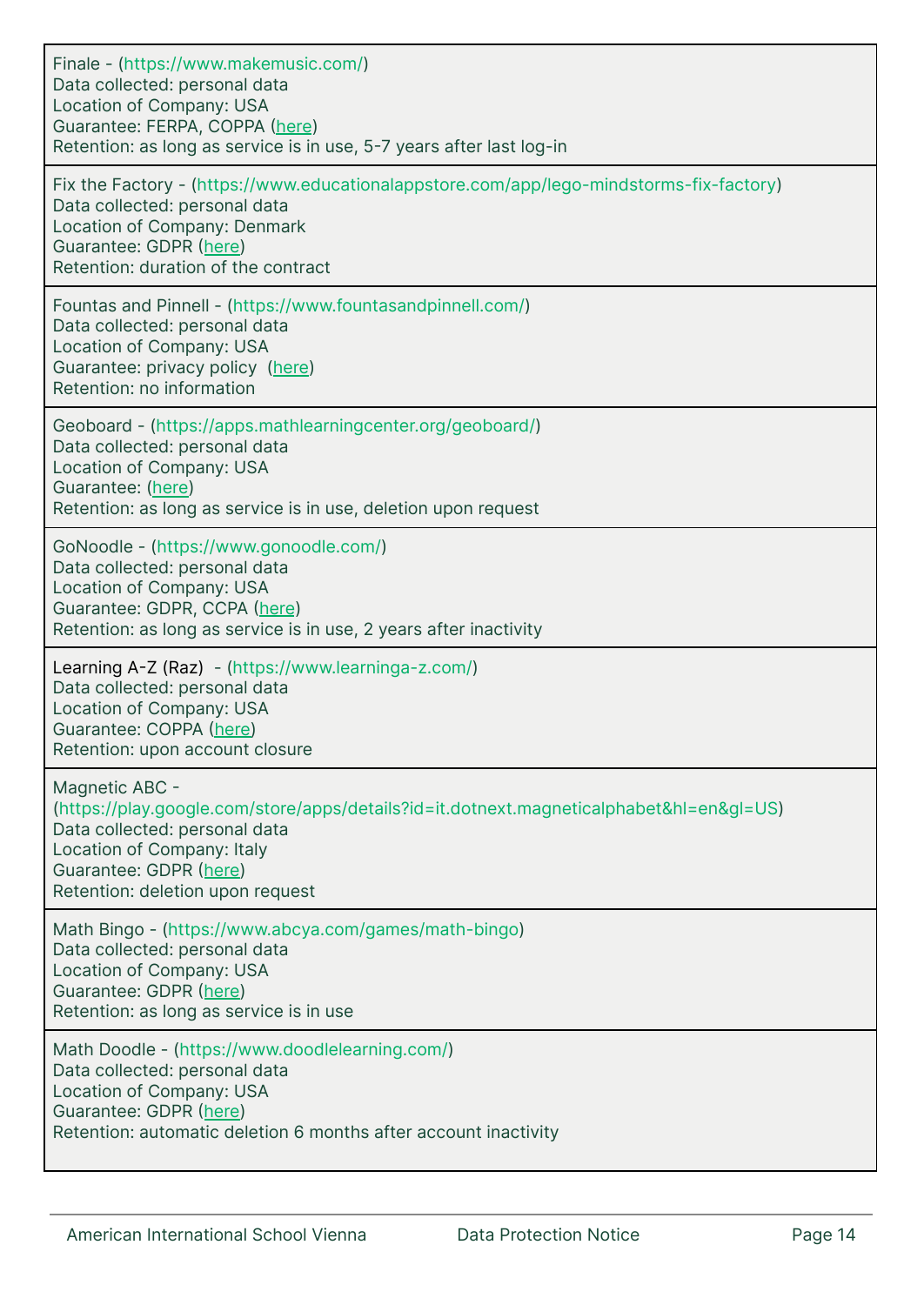| Math Facts Pro - (https://mathfactspro.com/)<br>Data collected: personal data<br>Location of Company: USA<br>Guarantee: privacy statement (here)<br>Retention: no information                                                                 |
|-----------------------------------------------------------------------------------------------------------------------------------------------------------------------------------------------------------------------------------------------|
| Math Seeds/Reading Eggs - (https://mathseeds.co.uk/; https://readingeggs.co.uk/)<br>Data collected: personal data<br>Location of Company: UK<br>Guarantee: GDPR (here)<br>Retention: as long as service is in use                             |
| Mindfulness App - (https://themindfulnessapp.com/)<br>Data collected: personal data<br>Location of Company: EU/EEA<br>Guarantee: privacy policy (here)<br>Retention: as long as service is in use                                             |
| Minecraft - (https://www.minecraft.net/en-us)<br>Data collected: personal data<br>Location of Company: USA<br>Guarantee: Privacy Shield Framework (here)<br>Retention: no information                                                         |
| Mystery Science - (https://mysteryscience.com/)<br>Data collected: personal data<br>Location of Company: USA<br>Guarantee: CCPA, GDPR (here)<br>Retention: as long as service is in use                                                       |
| Number Frames - (https://www.mathlearningcenter.org/apps/number-frames)<br>Data collected: personal data<br>Location of Company: USA<br>Guarantee: privacy statement (here)<br>Retention: as long as service is in use, deletion upon request |
| Number Line - (https://apps.mathlearningcenter.org/number-line/)<br>Data collected: personal data<br>Location of Company: USA<br>Guarantee: privacy statement (here)<br>Retention: as long as service is in use, deletion upon request        |
| PBS Kids - (https://pbskids.org/)<br>Data collected: no personal information needed<br>Location of Company: USA<br>Guarantee: privacy policy (here)<br>Retention: no information                                                              |
| PebbleGo - (https://www.pebblego.com/)<br>Data collected: personal information<br>Location of Company: USA<br>Guarantee: Privacy Shield (here)<br>Retention: as long as service is in use, upon request                                       |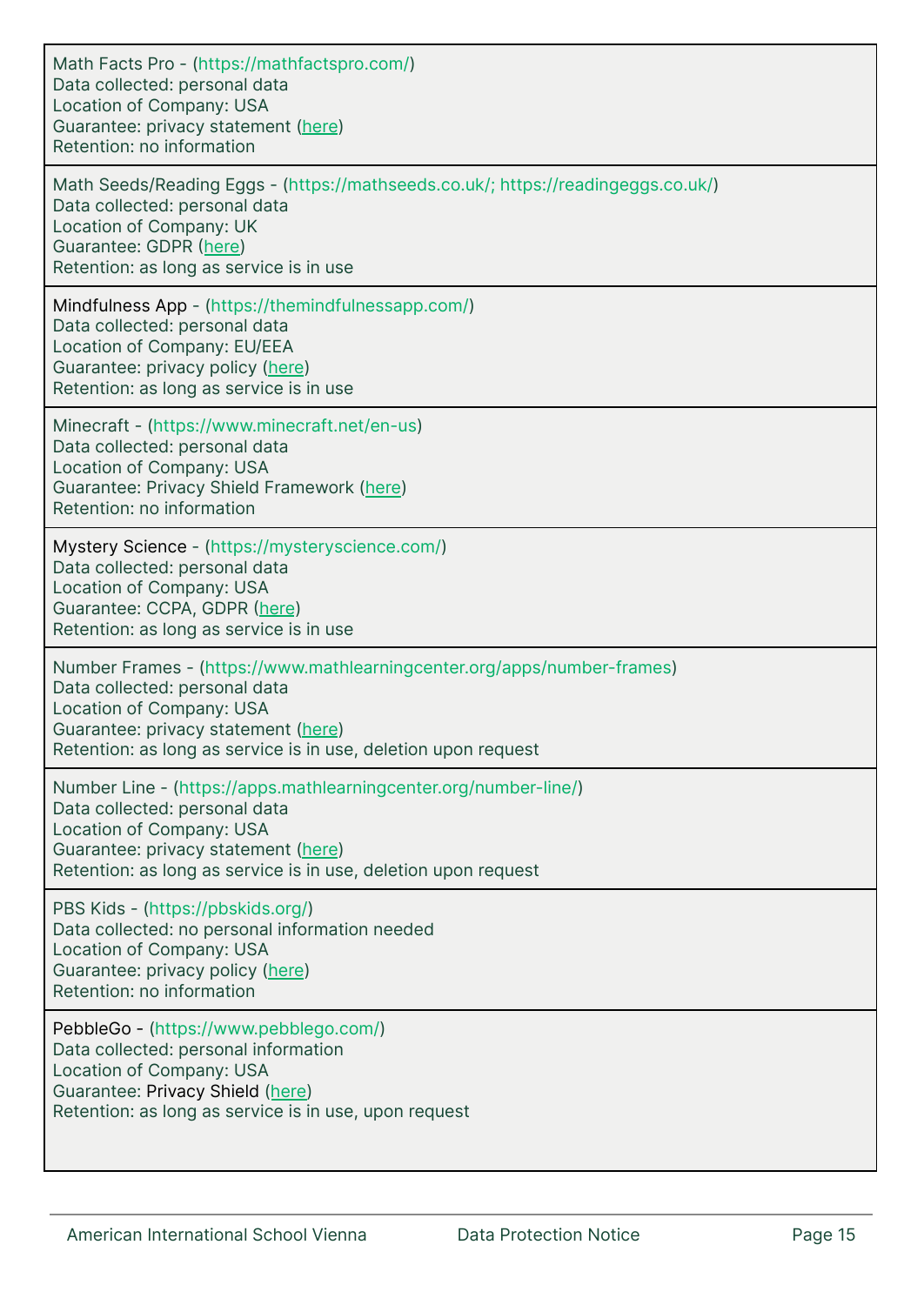| PicCollage - (https://picc.co/)<br>Data collected: personal data<br>Location of Company: USA<br>Guarantee: privacy policy (here)<br>Retention: as long as service is in use                                 |
|-------------------------------------------------------------------------------------------------------------------------------------------------------------------------------------------------------------|
| Prodigy - (https://www.prodigygame.com/main-en/)<br>Data collected: personal data<br>Location of Company: USA<br>Guarantee: GDPR, CCPA, LGPD, COPPA, FERPA (here)<br>Retention: upon request                |
| Rawstream - (https://rawstream.com/)<br>Data collected: personal data<br>Location of Company: UK<br>Guarantee: GDPR (here)<br>Retention: 2 years                                                            |
| Reflex Math (Explore Learning) - (https://www.reflexmath.com/)<br>Data collected: personal data<br>Location of Company: USA<br>Guarantee: COPPA, FERPA, CSPC (here)<br>Retention: upon request              |
| SAMLabs - (https://samlabs.com/us/)<br>Data collected: personal data<br>Location of Company: USA<br>Guarantee: COPPA (here)<br>Retention: as long as service is in use                                      |
| Seesaw - (https://web.seesaw.me/)<br>Data collected: personal data<br>Location of Company: USA<br>Guarantee: GDPR, FERPA, COPPA (here)<br>Retention: 1 year of inactivity                                   |
| Spelling City - (https://www.spellingcity.com/)<br>Data collected: personal data<br>Location of Company: USA<br>Guarantee: COPPA, FERPA (here)<br>Retention: as long as service is in use                   |
| Splashlearn - (https://www.splashlearn.com/)<br>Data collected: personal data<br>Location of Company: USA<br>Guarantee: COPPA (here)<br>Retention: as long as service is in use                             |
| Starfall ABCs - (https://teach.starfall.com/lv/)<br>Data collected: no personal data of children collected<br>Location of Company: USA<br>Guarantee: GDPR, COPPA, FERPA (here)<br>Retention: no information |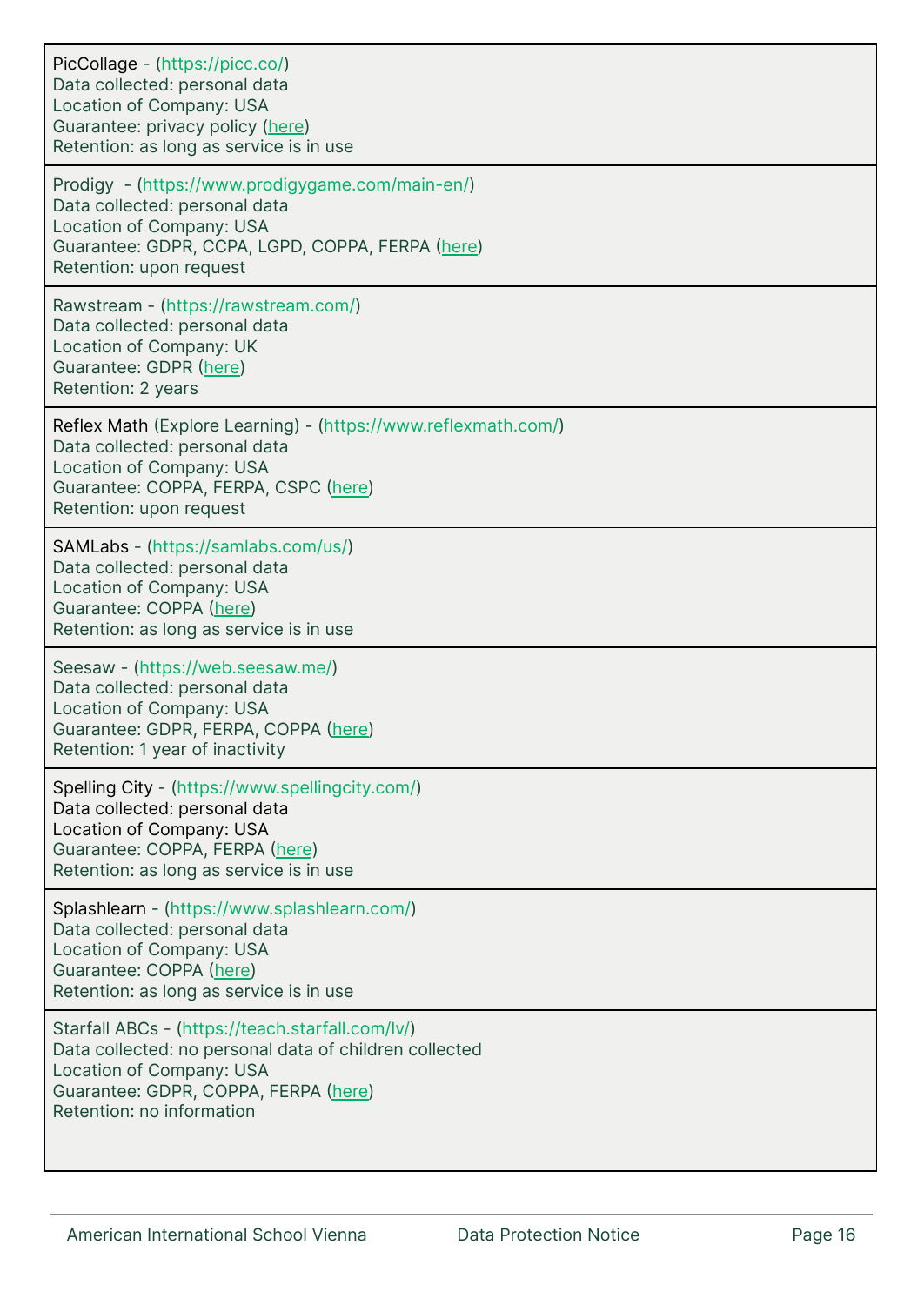Storyboard That - (https://www.storyboardthat.com/) Data collected: personal data Location of Company: USA Guarantee: GDPR ([here\)](https://www.storyboardthat.com/about/privacy) Retention: as long as service is in use

Storyline Online - (https://storylineonline.net/) Data collected: personal data Location of Company: USA Guarantee: COPPA [\(here\)](https://storylineonline.net/privacy-policy/) Retention: no information

Sushi Monster - (https://apps.apple.com/us/app/sushi-monster/id512651258?ign-mpt=uo%3D8) Data collected: personal data Location of Company: USA (data storage: EEA) Guarantee: GDPR ([here\)](https://www.hmhco.com/privacy-policy) Retention: as long as service is in use

Telling Time - (https://apps.apple.com/us/app/id592075414) Data collected: personal data Location of Company: Denmark Guarantee: privacy policy [\(here](https://s3-eu-west-1.amazonaws.com/savivo-blog-assets/wp-content/uploads/2013/09/Privacy+policy.pdf)) Retention: no information

Video Delay - (https://play.google.com/store/apps/details?id=borama.co.mirrorcoach&hl=en&gl=US) Data collected: no collection of personal data Location of Company: Poland Guarantee: COPPA [\(here\)](https://borama.co/videodelayprivacy.html) Retention: deletion upon uninstall

Word Bingo -

(https://play.google.com/store/apps/details?id=in.playsimple.wordbingo&hl=de\_AT&gl=US) Data collected: personal data Location of Company: Singapore Guarantee: COPPA [\(here\)](https://playsimple.in/privacy) Retention: as long as service is in use, deletion upon request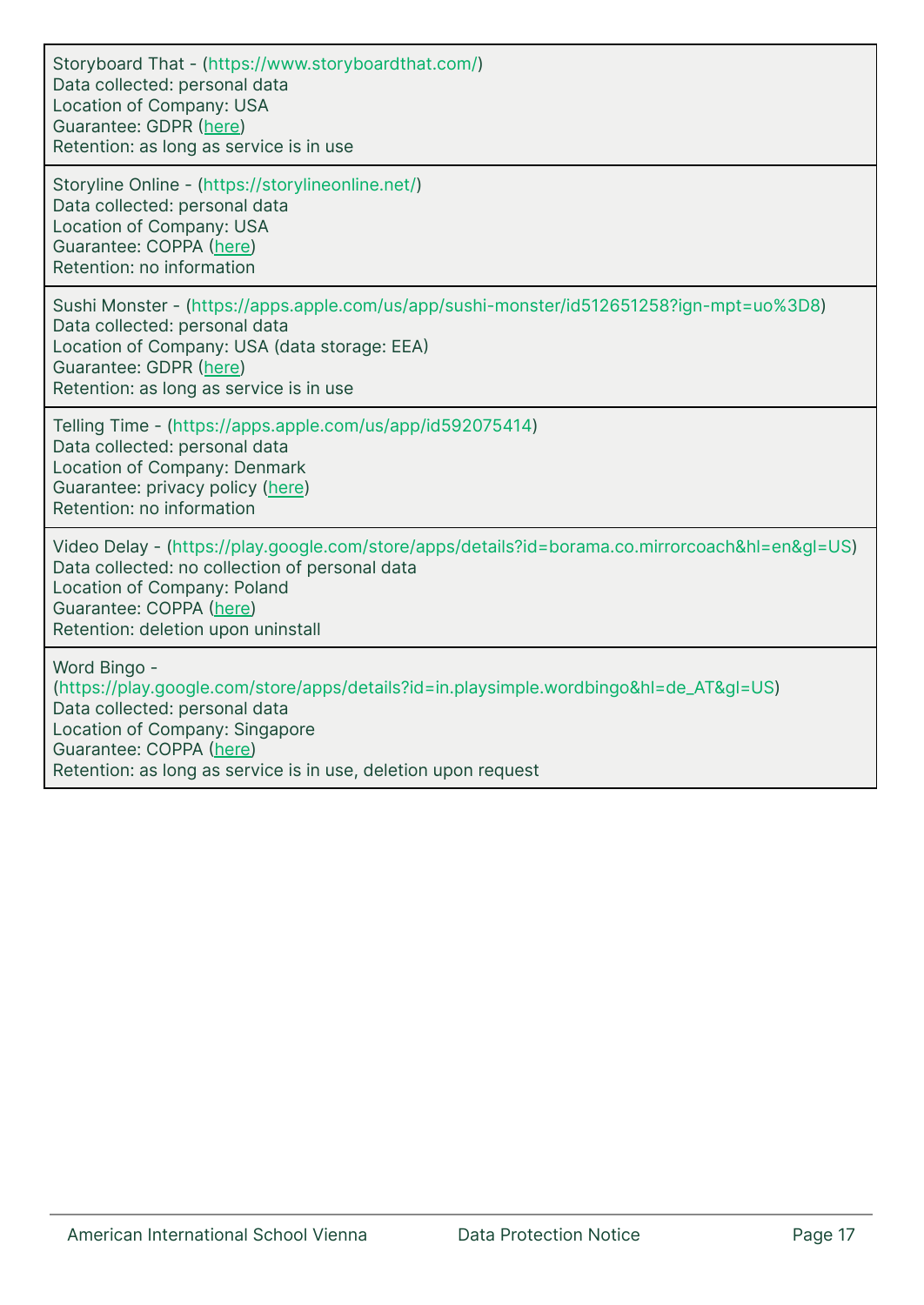#### <span id="page-17-0"></span>Middle School Sub-Processors

(Grade 6 - Grade 8)

| Actively Learn - (https://www.activelylearn.com/)<br>Data collected: personal data<br>Location of Company: USA<br>Guarantee: COPPA (here<br>Retention: upon request                                                        |
|----------------------------------------------------------------------------------------------------------------------------------------------------------------------------------------------------------------------------|
| Adobe Creative Cloud - (https://www.adobe.com/creativecloud.html)<br>Data collected: personal data<br>Location of Company: USA, Ireland<br>Guarantee: GDPR, FERPA, COPPA (here)<br>Retention: as long as account is active |
| ALEKS - (https://www.aleks.com/)<br>Data collected: personal data<br>Location of Company: USA<br>Guarantee: Student Privacy Pledge (here)<br>Retention: as long as the contract is active                                  |
| Animoto - (https://animoto.com/)<br>Data collected: personal data<br>Location of Company: USA<br>Guarantee: GDPR, Privacy Shield Framework (here)<br>Retention: deletion upon request                                      |
| Anton - (https://anton.app/en_us/)<br>Data collected: personal data<br>Location of Company: Germany<br>Guarantee: GDPR (here)<br>Retention: 1 year after last log-in                                                       |
| ArcGIS Online - (https://www.arcgis.com/index.html)<br>Data collected: personal data<br>Location of Company: USA<br>Guarantee: GDPR, CCPA, HIPAA (here)<br>Retention: as long as service is in use, deletion upon request  |
| Audacity - (https://www.audacityteam.org/)<br>Data collected: no storage/no sharing of personal data<br>Location of Company: USA<br>Guarantee: GDPR, CCPA (here)<br>Retention: no information                              |
| Big History Project - (https://www.bighistoryproject.com/privacy)<br>Data collected: personal data<br>Location of Company: USA<br>Guarantee: privacy policy (here)<br>Retention: as long as service is in use              |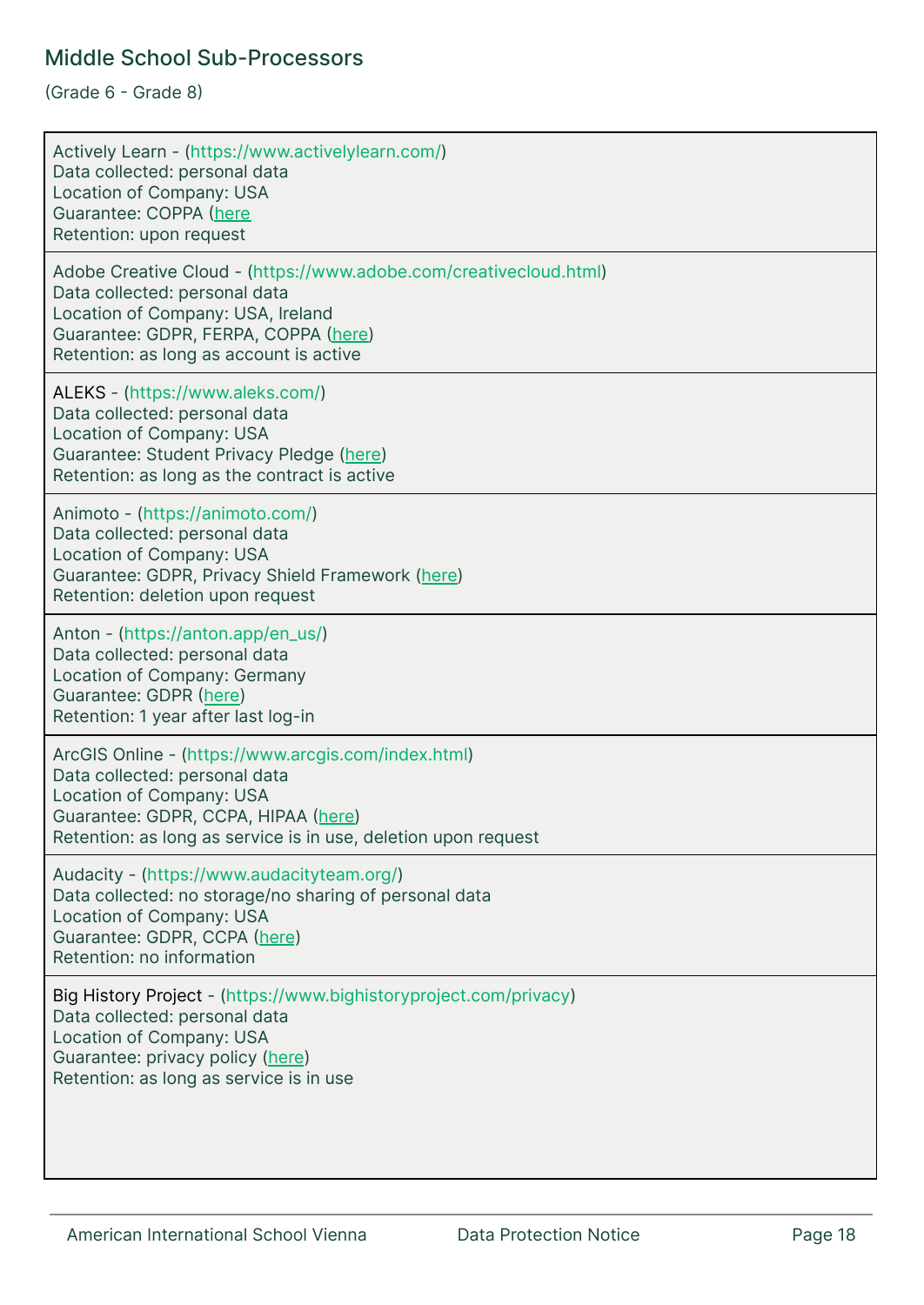| BrainPop - (https://www.brainpop.com/)<br>Data collected: personal data<br>Location of Company: USA<br>Guarantee: COPPA, FERPA (here)<br>Retention: 2 weeks after deletion from Admin dashboard, 2 years after expiration of subscription                                   |
|-----------------------------------------------------------------------------------------------------------------------------------------------------------------------------------------------------------------------------------------------------------------------------|
| Brainpop Jr - (https://jr.brainpop.com/)<br>Data collected: personal data<br>Location of Company: USA<br>Guarantee: GDPR (here)<br>Retention: 2 years, individual accounts deletion after 3 months                                                                          |
| Desmos - (https://www.desmos.com/)<br>Data collected: personal data<br>Location of Company: USA<br>Guarantee: GDPR, COPPA, FERPA (here)<br>Retention: as long as service is in use                                                                                          |
| Canva for Education - (https://www.canva.com/)<br>Data collected: personal data<br>Location of Company: USA, Australia, any country where there is a subsidiary<br>Guarantee: COPPA, FERPA privacy policy (here)<br>Retention: after 15 months of inactivity on the account |
| Carolina Science Online - (https://carolinascienceonline.com/)<br>Data collected: personal data<br>Location of Company: USA<br>Guarantee: COPPA (here)<br>Retention: no information                                                                                         |
| CODE - (https://code.org/)<br>Data collected: personal data<br>Location of Company: USA<br>Guarantee: GDPR, Student Privacy Pledge (here)<br>Retention: as long as service is in use                                                                                        |
| CODE HS - (https://codehs.com/)<br>Data collected: personal data<br>Location of Company: USA<br>Guarantee: COPPA (here)<br>Retention: upon request, automatic deletion 4 years after last log-in                                                                            |
| Coder Z - (https://gocoderz.com/)<br>Data collected: personal data<br>Location of Company: USA<br>Guarantee: FERPA, COPPA (here)<br>Retention: no information                                                                                                               |
| CodeSpace by firialabs.com - (https://firialabs.com/)<br>Data collected: personal data<br>Location of Company: USA<br>Guarantee: GDPR, SOPIPA, CalOPPA, FERPA, COPPA, CanSpam (here)<br>Retention: deletion upon request                                                    |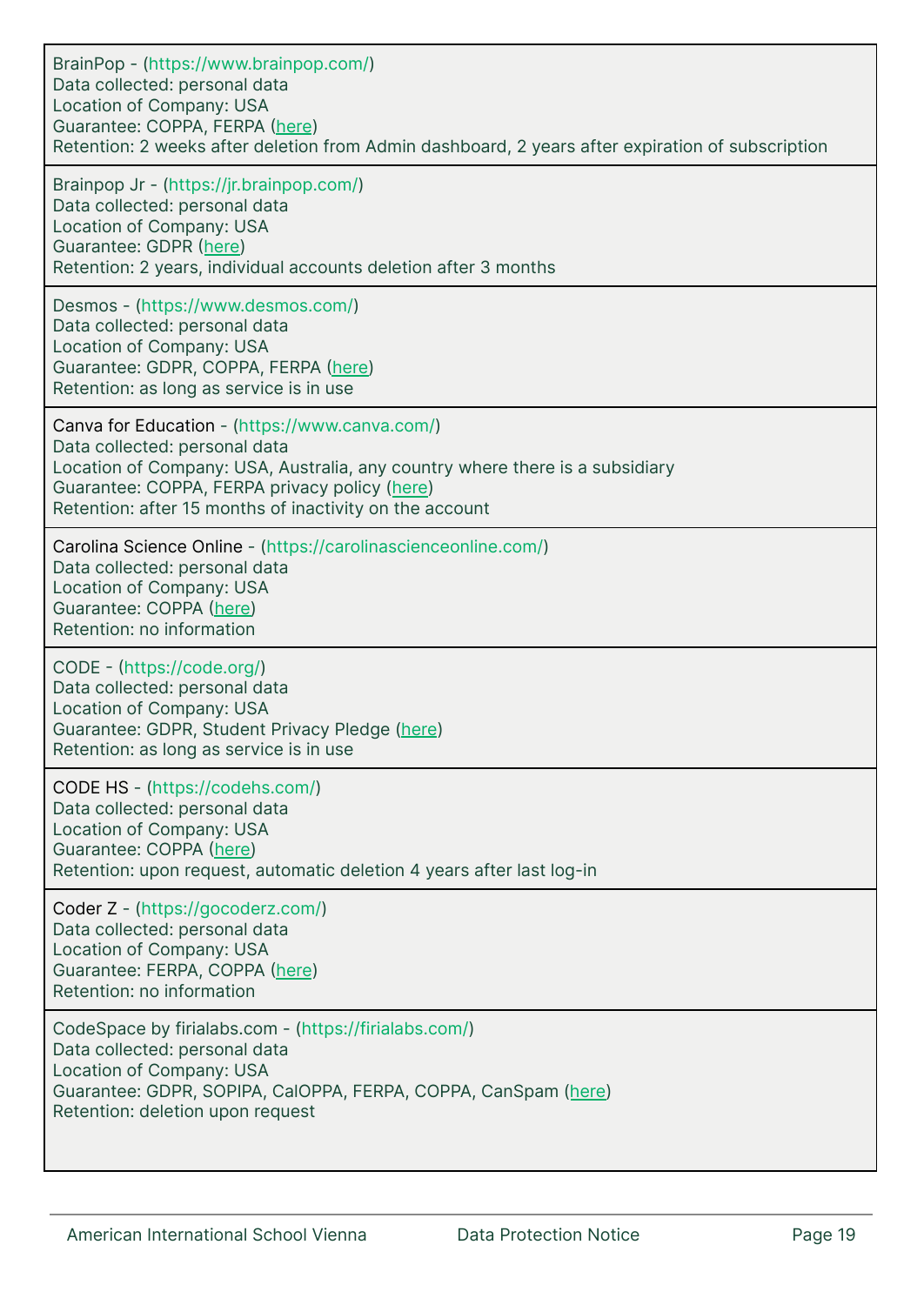| Code.org - (https://code.org/)<br>Data collected: personal data<br>Location of Company: USA<br>Guarantee: GDPR, COPPA, Student Privacy Pledge (here)<br>Retention: upon request                                      |
|----------------------------------------------------------------------------------------------------------------------------------------------------------------------------------------------------------------------|
| Conjuguemos - (https://conjuguemos.com/)<br>Data collected: personal data<br>Location of Company: USA<br>Guarantee: GDPR (here)<br>Retention: upon request                                                           |
| Defined Learning - (https://definedlearning.com/)<br>Data collected: personal data<br>Location of Company: USA<br>Guarantee: COPPA, FERPA (here)<br>Retention: 30 days after contract expires, deletion upon request |
| Desmos - (https://www.desmos.com/)<br>Data collected: personal data<br>Location of Company: USA<br>Guarantee: GDPR, COPPA, FERPA (here)<br>Retention: as long as service is in use                                   |
| Duo Lingo - (https://www.duolingo.com/)<br>Data collected: personal data<br>Location of Company: USA<br>Guarantee: GDPR (here)<br>Retention:as long as service is in use                                             |
| EduTyping - (https://www.edutyping.com/)<br>Data collected: personal data<br>Location of Company: USA<br>Guarantee: FERPA, COPPA (here)<br>Retention: upon request                                                   |
| Flocabulary - (https://www.flocabulary.com/)<br>Data collected: personal data<br>Location of Company: USA<br>Guarantee: GDPR (here)<br>Retention: as long as service is in use                                       |
| Gimkit - (https://www.gimkit.com/)<br>Data collected: personal data<br>Location of Company: USA<br>Guarantee: FERPA, COPPA (here)<br>Retention: 45 days after request for deletion                                   |
| Gizmos - (https://gizmos.explorelearning.com/)<br>Data collected: personal data<br>Location of Company: USA<br>Guarantee: COPPA, FERPA, CSPC (here)<br>Retention: 2 years, deletion upon request                     |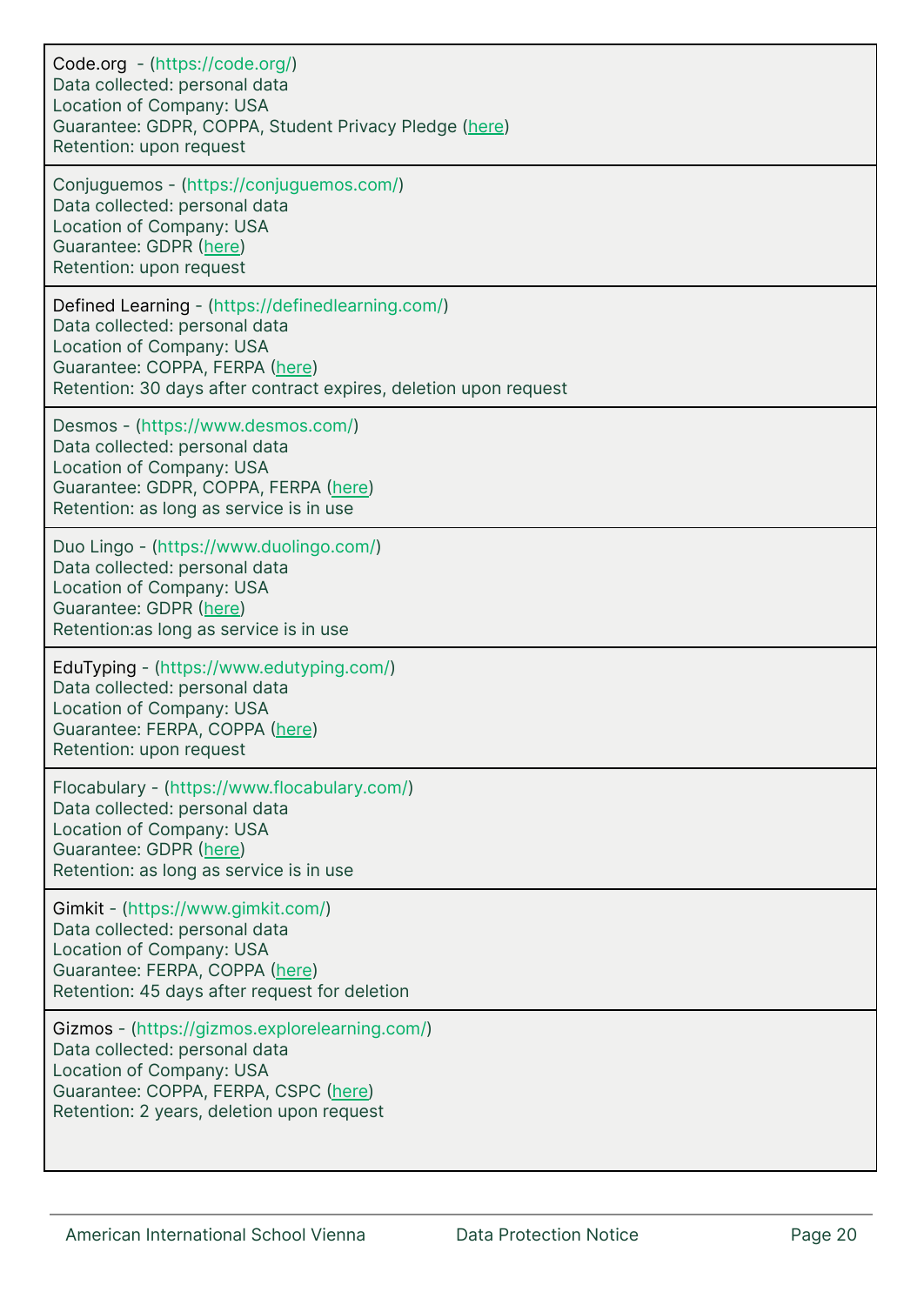| GoFormative - (https://www.formative.com/)<br>Data collected: personal data<br>Location of Company: USA<br>Guarantee: GDPR, COPPA, FERPA, Student Privacy Pledge (here)<br>Retention: 10 years                                               |
|----------------------------------------------------------------------------------------------------------------------------------------------------------------------------------------------------------------------------------------------|
| Hy-Tek - (https://hytek.active.com/)<br>Data collected: personal data<br>Location of Company: USA (but data can be stored in any other country too.<br>Guarantee: Privacy Shield Framework (here)<br>Retention: as long as service is in use |
| IHT Spirit - (https://ihtusa.com/)<br>Data collected: personal data<br>Location of Company: USA<br>Guarantee: privacy policy (here)<br>Retention: as long as service is in use                                                               |
| I'm a Scientist - (https://imascientist.ie/)<br>Data collected: personal data<br>Location of Company: UK<br>Guarantee: GDPR (here)<br>Retention: 6 months or after the academic year ends                                                    |
| Listenwise - (https://listenwise.com/)<br>Data collected: personal data<br>Location of Company: USA<br>Guarantee: GDPR, COPPA, FERPA, Student Privacy Pledge (here)<br>Retention: no information                                             |
| Mathcounts - (https://www.mathcounts.org/)<br>Data collected: personal data<br>Location of Company: USA<br>Guarantee: COPPA (here)<br>Retention: no information                                                                              |
| MathXL - (https://www.mathxlforschool.com/home_school.htm)<br>Data collected: personal data<br>Location of Company: USA<br>Guarantee: GDPR (here)<br>Retention:as long as service is in use                                                  |
| Micro:bit with Makecode - (https://makecode.microbit.org/)<br>Data collected: personal data<br>Location of Company: USA<br>Guarantee: GDPR, Privacy Shield Framework, COPPA, PIPA, LGPD (here)<br>Retention: no information                  |
| Minecraft - (https://www.minecraft.net/en-us)<br>Data collected: personal data<br>Location of Company: USA<br>Guarantee: Privacy Shield Framework (here)<br>Retention: no information                                                        |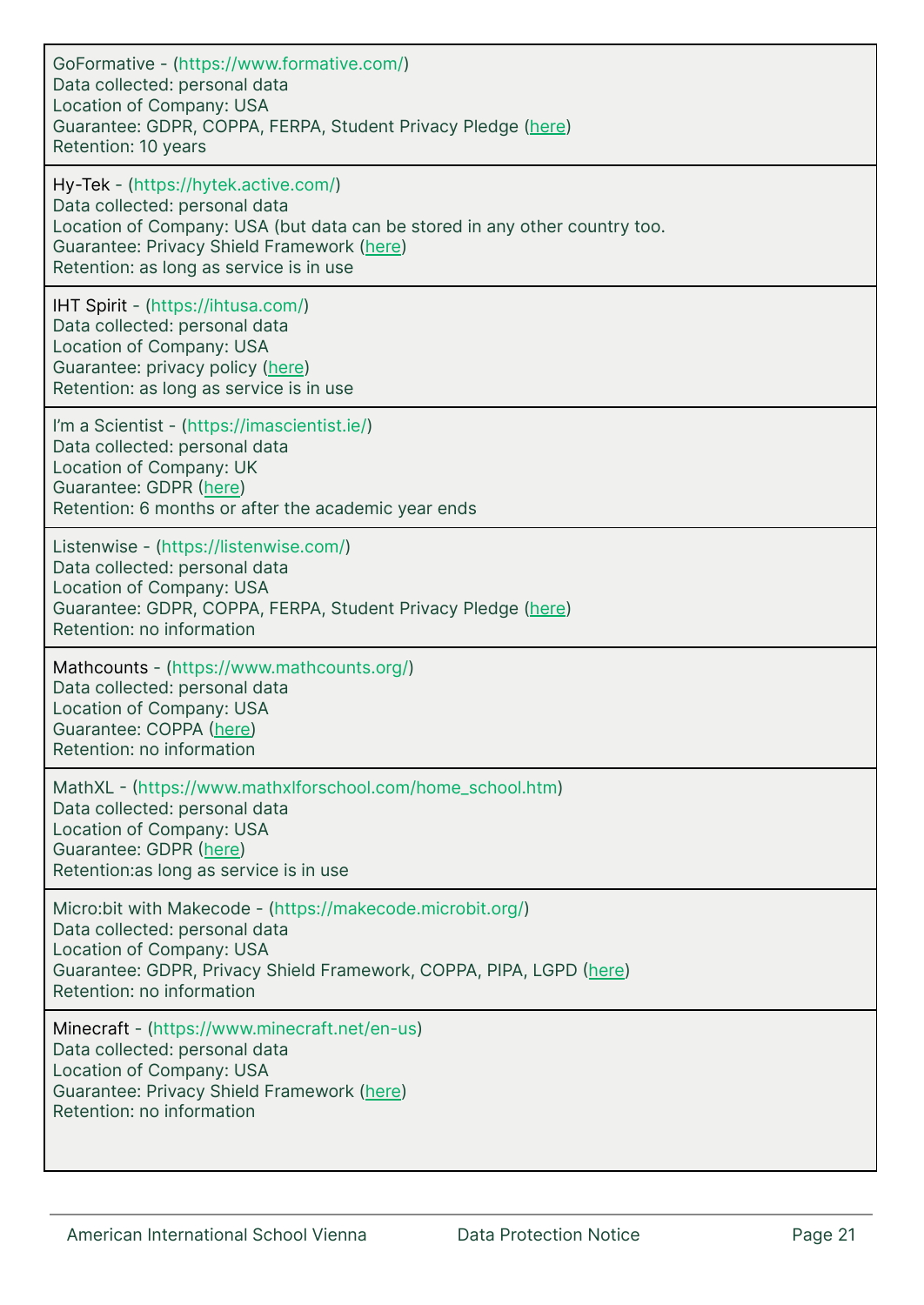| Mosyle - (https://mosyle.com)<br>Data collected: personal data<br>Location of Company: USA<br>Guarantee: GDPR (here)<br>Retention: as long as service is in use, admin can delete account                                                                                                                                               |
|-----------------------------------------------------------------------------------------------------------------------------------------------------------------------------------------------------------------------------------------------------------------------------------------------------------------------------------------|
| National Geographic - (https://www.nationalgeographic.com/)<br>Data collected: personal data<br>Location of Company: USA<br>Guarantee: privacy policy (here)<br>Retention: as long as service is in use                                                                                                                                 |
| Noodle Tools - (https://www.noodletools.com/)<br>Data collected: personal data<br>Location of Company: USA<br>Guarantee: GDPR, COPPA, FERPA, Privacy Shield Framework (here)<br>Retention: deletion upon request                                                                                                                        |
| PixLr - (https://pixlr.com/)<br>Data collected: personal data<br>Location of Company: Singapur/ EEA (for data collection)<br>Guarantee: GDPR, COPPA (here)<br>Retention: as long as service is in use, 30 days after request of deletion                                                                                                |
| Plickers - (https://get.plickers.com/)<br>Data collected: personal data<br>Location of Company: USA (data storage: USA, or any other country where Plickers or its third-party<br>service providers maintain a facility)<br>Guarantee: GDPR, Privacy Shield (here)<br>Retention: 120 days after service termination or account deletion |
| Powtoon - (https://www.powtoon.com/)<br>Data collected: personal data<br>Location of Company: UK<br>Guarantee: COPPA, FERPA, New York State Education Law 2-d (here)<br>Retention: as long as service is in use, deletion upon request                                                                                                  |
| Prezi - (https://prezi.com/?click_source=logged_element&page_location=header&element_type=logo)<br>Data collected: personal data<br>Location of Company: USA<br>Guarantee: GDPR, CCPA (here)<br>Retention: deletion upon request                                                                                                        |
| Proquest - (https://about.proquest.com/en/)<br>Data collected: personal data<br>Location of Company: USA<br>Guarantee: Privacy Shield Framework (here)<br>Retention: deletion upon request                                                                                                                                              |
| Quizlet - (https://quizlet.com/)<br>Data collected: personal data<br>Location of Company: USA<br>Guarantee: GDPR, Privacy Shield Framework (here)<br>Retention: as long as account is active                                                                                                                                            |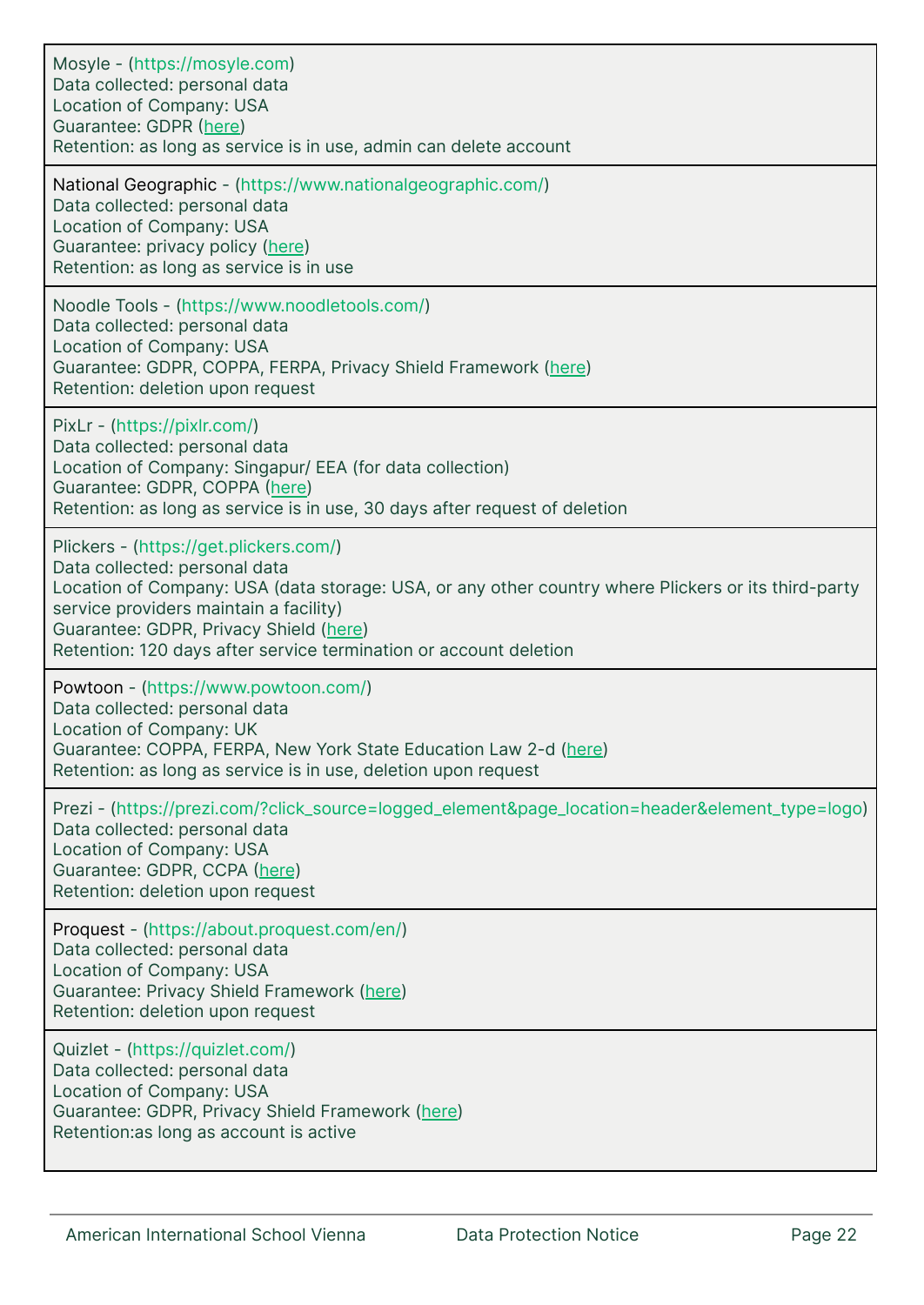Rawstream - (https://rawstream.com/) Data collected: personal data Location of Company: UK Guarantee: GDPR ([here\)](https://rawstream.com/gdpr/) Retention: 2 years

Schoology - (https://www.schoology.com/) Data collected: personal data Location of Company: USA Guarantee: GDPR, COPPA, Student Privacy Pledge [\(here](https://www.powerschool.com/privacy/)) Retention: as long service is in use, deletion upon request

Sphero EDU - (https://edu.sphero.com/) Data collected: personal data Location of Company: USA Guarantee: GDPR, COPPA ([here\)](https://edu.sphero.com/child-policy) Retention: as long as subscription is active

Storyboard That - (https://www.storyboardthat.com/) Data collected: personal data Location of Company: USA Guarantee: GDPR ([here\)](https://www.storyboardthat.com/about/privacy) Retention: as long as service is in use

TinkerCad - (https://www.tinkercad.com/) Data collected: personal data Location of Company: USA Guarantee: GDPR, FERPA, COPPA [\(here\)](https://www.tinkercad.com/privacy) Retention: self deletion

Turnitin - (https://www.turnitin.com/) Data collected: personal data Location of Company: USA Guarantee: GDPR ([here\)](https://www.turnitin.com/privacy) Retention: as long as service is in use

Vidcode - (https://www.vidcode.com/) Data collected: personal data Location of Company: USA Guarantee: GDPR, COPPA, FERPA [\(here\)](https://www.vidcode.com/privacy-policy) Retention: no information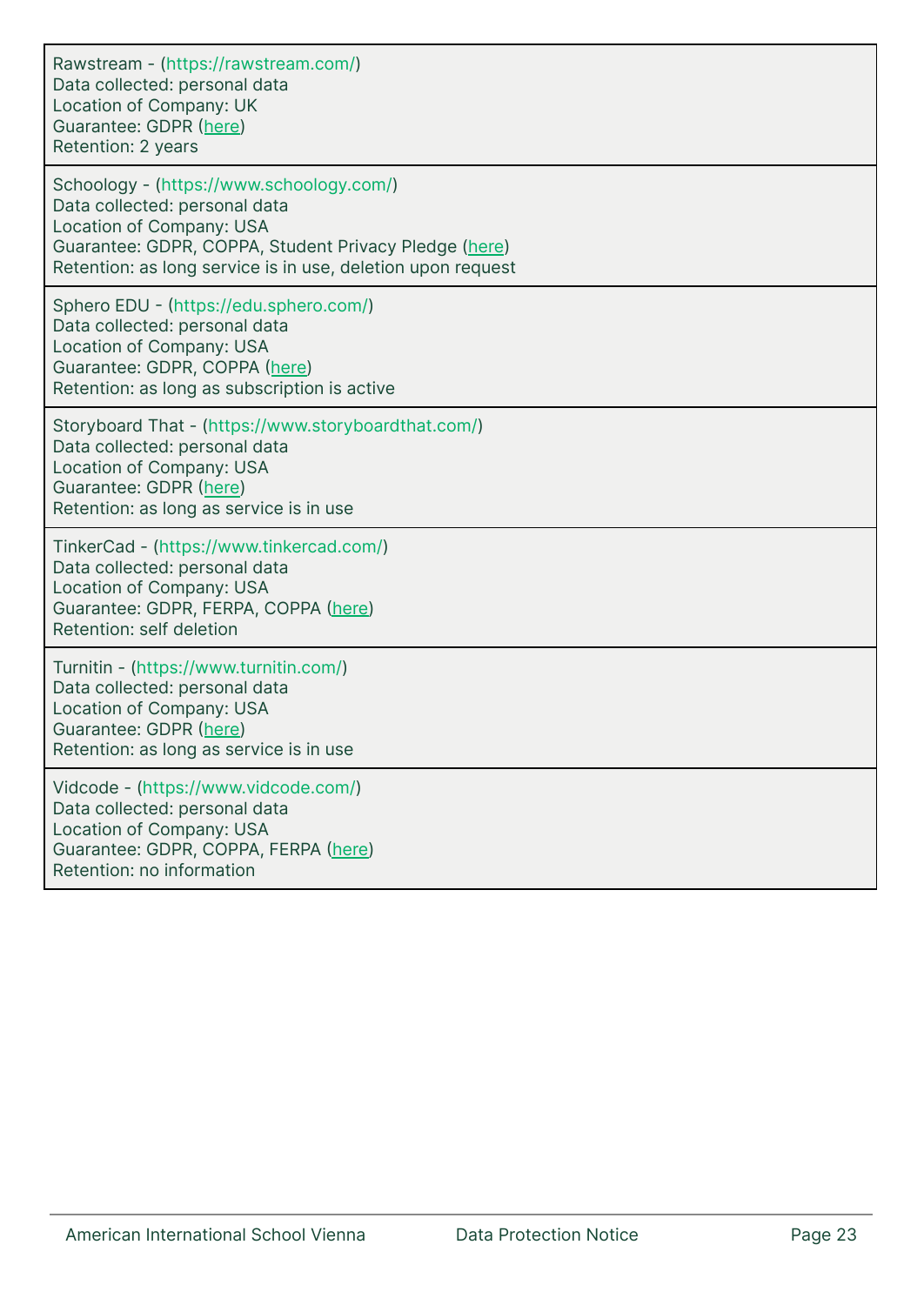#### <span id="page-23-0"></span>High School Sub-Processors

(Grade 9 - Grade 12)

| ACT - (https://www.act.org/content/act/en.html)<br>Data collected: personal data<br>Location of Company: USA<br>Guarantee: GDPR (here)<br>Retention: as long as service is in use                                          |
|----------------------------------------------------------------------------------------------------------------------------------------------------------------------------------------------------------------------------|
| Adobe Creative Cloud - (https://www.adobe.com/creativecloud.html)<br>Data collected: personal data<br>Location of Company: USA, Ireland<br>Guarantee: GDPR, FERPA, COPPA (here)<br>Retention: as long as account is active |
| Amnesty International - (https://www.amnesty.org/en/)<br>Data collected: personal data<br>Location of Company: UK<br>Guarantee: privacy policy (here)<br>Retention: as long as service is in use                           |
| Animoto - (https://animoto.com/)<br>Data collected: personal data<br>Location of Company: USA<br>Guarantee: GDPR, Privacy Shield Framework (here)<br>Retention: deletion upon request                                      |
| ArcGIS Online - (https://www.arcgis.com/index.html)<br>Data collected: personal data<br>Location of Company: USA<br>Guarantee: GDPR, CCPA, HIPAA (here)<br>Retention: as long as service is in use, deletion upon request  |
| Arduino - (https://www.arduino.cc/)<br>Data collected: personal data<br>Location of Company: Italy<br>Guarantee: GDPR (here)<br>Retention: as long as service is in use                                                    |
| Audacity - (https://www.audacityteam.org/)<br>Data collected: no storage/no sharing of personal data<br>Location of Company: USA<br>Guarantee: GDPR, CCPA (here)<br>Retention: no information                              |
| Big History Project - (https://www.bighistoryproject.com/privacy)<br>Data collected: personal data<br>Location of Company: USA<br>Guarantee: privacy policy (here)<br>Retention: as long as service is in use              |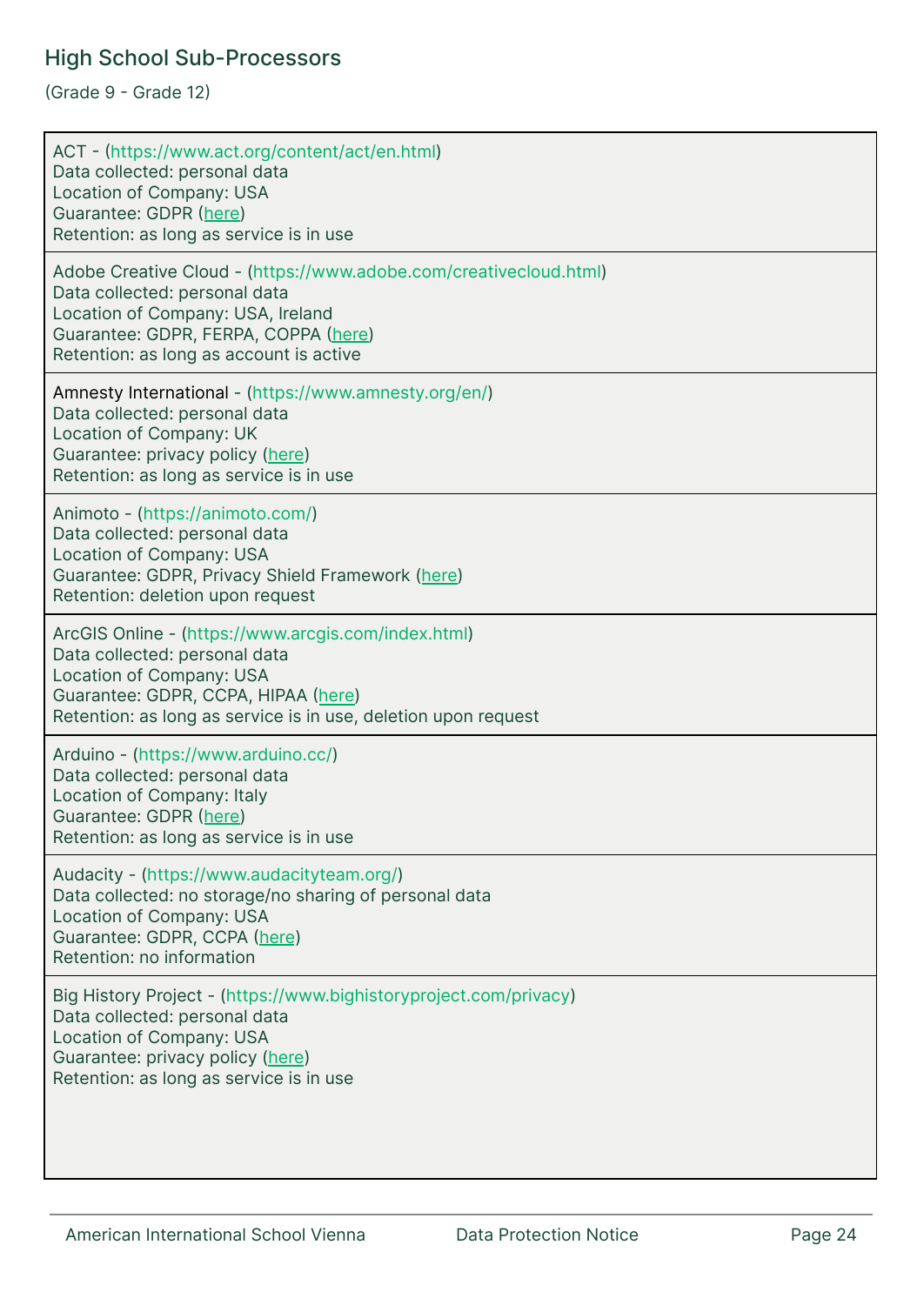| BrainPop - (https://www.brainpop.com/)<br>Data collected: personal data<br>Location of Company: USA<br>Guarantee: COPPA, FERPA (here)<br>Retention: 2 weeks after deletion from Admin dashboard, 2 years after expiration of subscription                                                    |
|----------------------------------------------------------------------------------------------------------------------------------------------------------------------------------------------------------------------------------------------------------------------------------------------|
| Canva for Education - (https://www.canva.com/)<br>Data collected: personal data<br>Location of Company: USA, Australia, any country where there is a subsidiary<br>Guarantee: privacy policy (here)<br>Retention: after deletion, information is retained for a commercially reasonable time |
| Cialfo - (https://www.cialfo.co/en-intl/home)<br>Data collected: personal data<br>Location of Company: Singapore (for data storage: Singapore, AWS Japan region, EU)<br>Guarantee: Privacy Shield Framework (here)<br>Retention: deletion upon request                                       |
| CODE HS - (https://codehs.com/)<br>Data collected: personal data<br>Location of Company: USA<br>Guarantee: COPPA (here)<br>Retention: upon request, automatic deletion 4 years after last log-in                                                                                             |
| College Board - (https://www.collegeboard.org/)<br>Data collected: personal data<br>Location of Company: USA<br>Guarantee: privacy policy (here)<br>Retention: 30 days after request for deletion                                                                                            |
| Common APP - (https://www.commonapp.org/)<br>Data collected: personal data<br>Location of Company: USA<br>Guarantee: GDPR (here)<br>Retention: 30 days after request for deletion                                                                                                            |
| Conjuguemos - (https://conjuguemos.com/)<br>Data collected: personal data<br>Location of Company: USA<br>Guarantee: GDPR (here)<br>Retention: upon request                                                                                                                                   |
| Defined Learning - (https://definedlearning.com/)<br>Data collected: personal data<br>Location of Company: USA<br>Guarantee: COPPA, FERPA (here)<br>Retention: 30 days after contract expires, deletion upon request                                                                         |
| Desmos - (https://www.desmos.com/)<br>Data collected: personal data<br>Location of Company: USA<br>Guarantee: GDPR, COPPA, FERPA (here)<br>Retention: as long as service is in use                                                                                                           |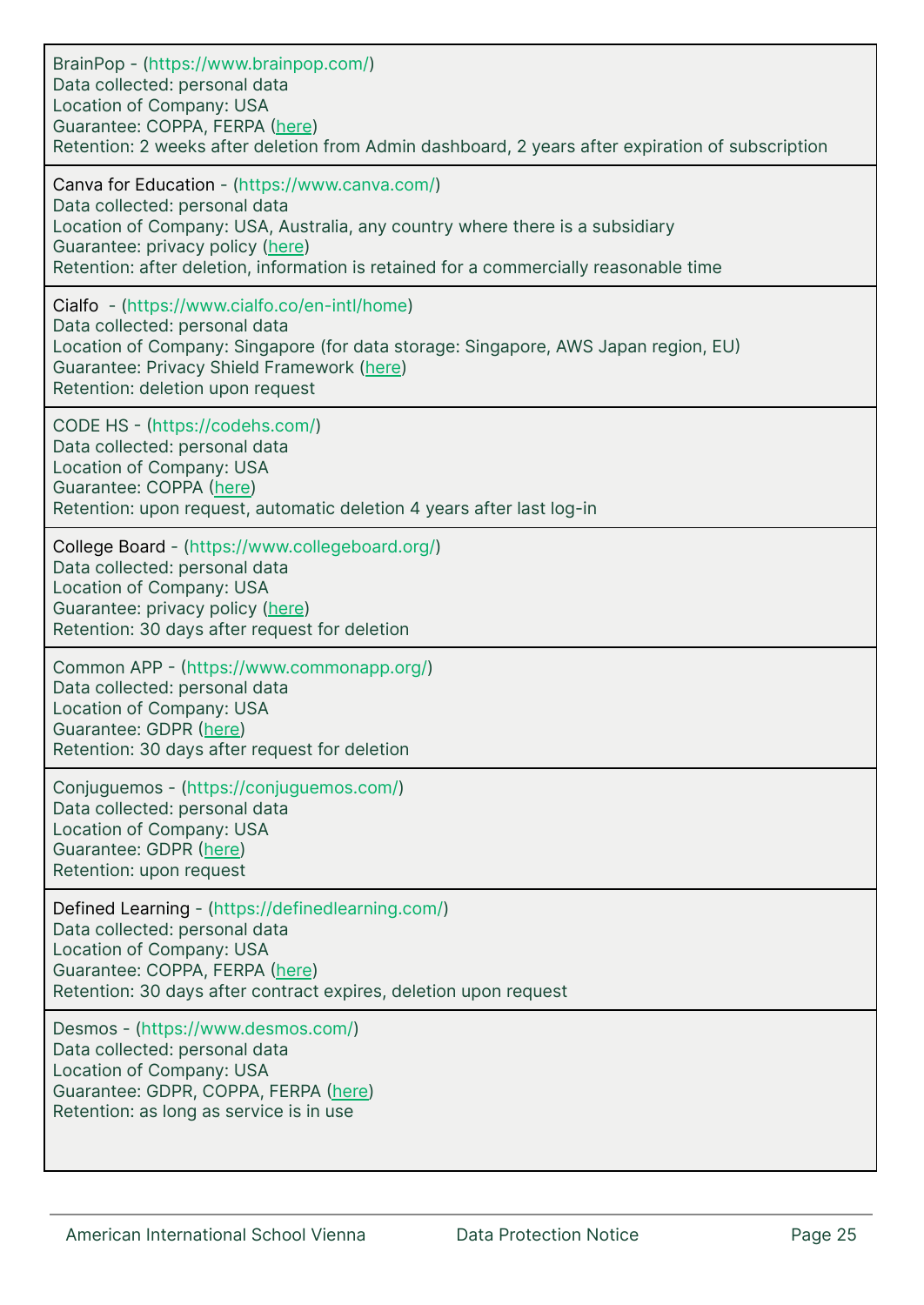Duo Lingo - (https://www.duolingo.com/) Data collected: personal data Location of Company: USA Guarantee: GDPR ([here\)](https://www.duolingo.com/privacy) Retention:as long as service is in use EON XR - (https://eonreality.com/platform/) Data collected: personal data Location of Company: USA Guarantee: GDPR, OPPA ([here\)](https://eonreality.com/privacy-policy/) Retention: 30 days after request for deletion exam.net - (https://exam.net/) Data collected: personal data Location of Company: Sweden Guarantee: GDPR, FERPA, COPPA, SOPIPA [\(here\)](https://exam.net/privacy-center) Retention: 3.5 years after last login of teacher/staff, 3 years after last login of student EXEC - (https://teachingentrepreneurship.org/exec/) Data collected: personal data Location of Company: USA Guarantee: [\(here\)](https://www.teachingentrepreneurship.org/privacy-policy/) Retention: no information Geogebra - (https://www.geogebra.org/) Data collected: personal data Location of Company: Austria Guarantee: COPPA, FERPA [\(here](https://www.geogebra.org/privacy)) Retention: records maintained 1 year after account deletion Gimkit - (https://www.gimkit.com/) Data collected: personal data Location of Company: USA Guarantee: FERPA, COPPA [\(here](https://www.gimkit.com/privacy)) Retention: 45 days after request for deletion Gizmos - (https://gizmos.explorelearning.com/) Data collected: personal data Location of Company: USA Guarantee: COPPA, FERPA, CSPC [\(here\)](https://gizmos.explorelearning.com/index.cfm?method=Controller.dspPrivacy) Retention: 2 years, deletion upon request Hy-Tek - (https://hytek.active.com/) Data collected: personal data Location of Company: USA (but data can be stored in any other country too. Guarantee: Privacy Shield Framework ([here\)](https://www.activenetwork.com/information/processor-privacy-policy) Retention: as long as service is in use IBIS - (https://upload.ibis.ibo.org/credentials/sign\_in) Data collected: personal data Location of Company: Switzerland Guarantee: privacy policy [\(here](https://upload.ibis.ibo.org/terms)) Retention: no information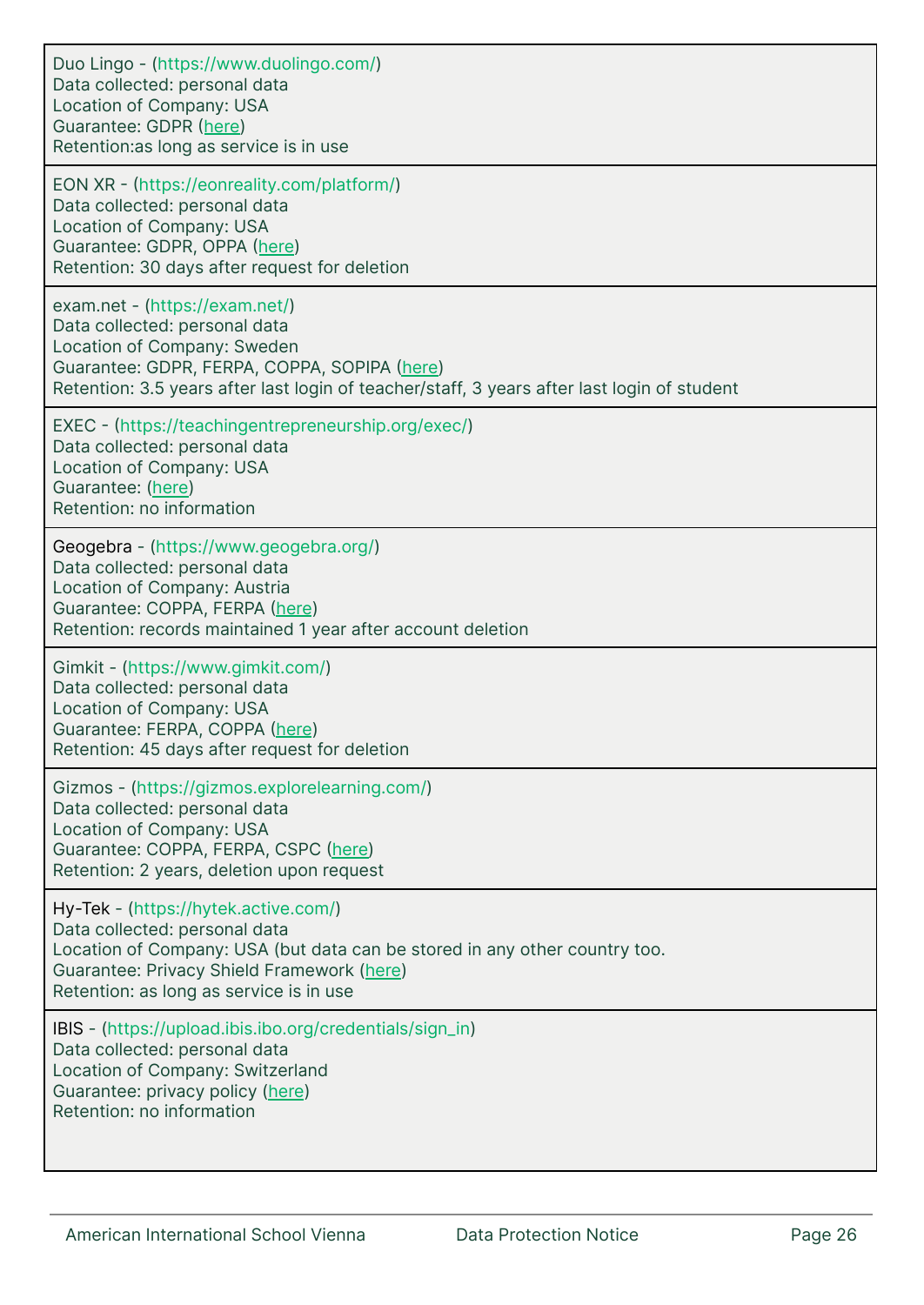| IHT Spirit - (https://ihtusa.com/)<br>Data collected: personal data<br>Location of Company: USA<br>Guarantee: privacy policy (here)<br>Retention: as long as service is in use                                                |
|-------------------------------------------------------------------------------------------------------------------------------------------------------------------------------------------------------------------------------|
| InThinking - (https://www.thinkib.net/)<br>Data collected: personal data<br>Location of Company: UK<br>Guarantee: GDPR (here)<br>Retention: 6 months after account expiration, upon request                                   |
| Kognity - (https://kognity.com/)<br>Data collected: personal data<br>Location of Company: Sweden<br>Guarantee: privacy policy (here)<br>Retention: as long as service is in use                                               |
| Makeblock Laserbox - (https://www.makeblock.com/laserbox-video)<br>Data collected: personal data<br>Location of Company: China (data storage: EU)<br>Guarantee: privacy policy (here)<br>Retention: deletion upon request     |
| Managebac - (https://www.managebac.com/)<br>Data collected: personal data<br>Location of Company: USA<br>Guarantee: GDPR (here)<br>Retention: no information                                                                  |
| MathXL - (https://www.mathxlforschool.com/home_school.htm)<br>Data collected: personal data<br>Location of Company: USA<br>Guarantee: GDPR (here)<br>Retention:as long as service is in use                                   |
| Microsoft Office Suite - (https://www.microsoft.com/en-ww/microsoft-365/products-apps-services)<br>Data collected: personal data<br>Location of Company: USA<br>Guarantee: privacy policy (here)<br>Retention: no information |
| Miro - (https://miro.com/de/)<br>Data collected: personal data<br>Location of Company: USA<br>Guarantee: Privacy Shield (here)                                                                                                |
| Mosyle - (https://mosyle.com)<br>Data collected: personal data<br>Location of Company: USA<br>Guarantee: GDPR (here)<br>Retention: as long as service is in use, admin can delete account                                     |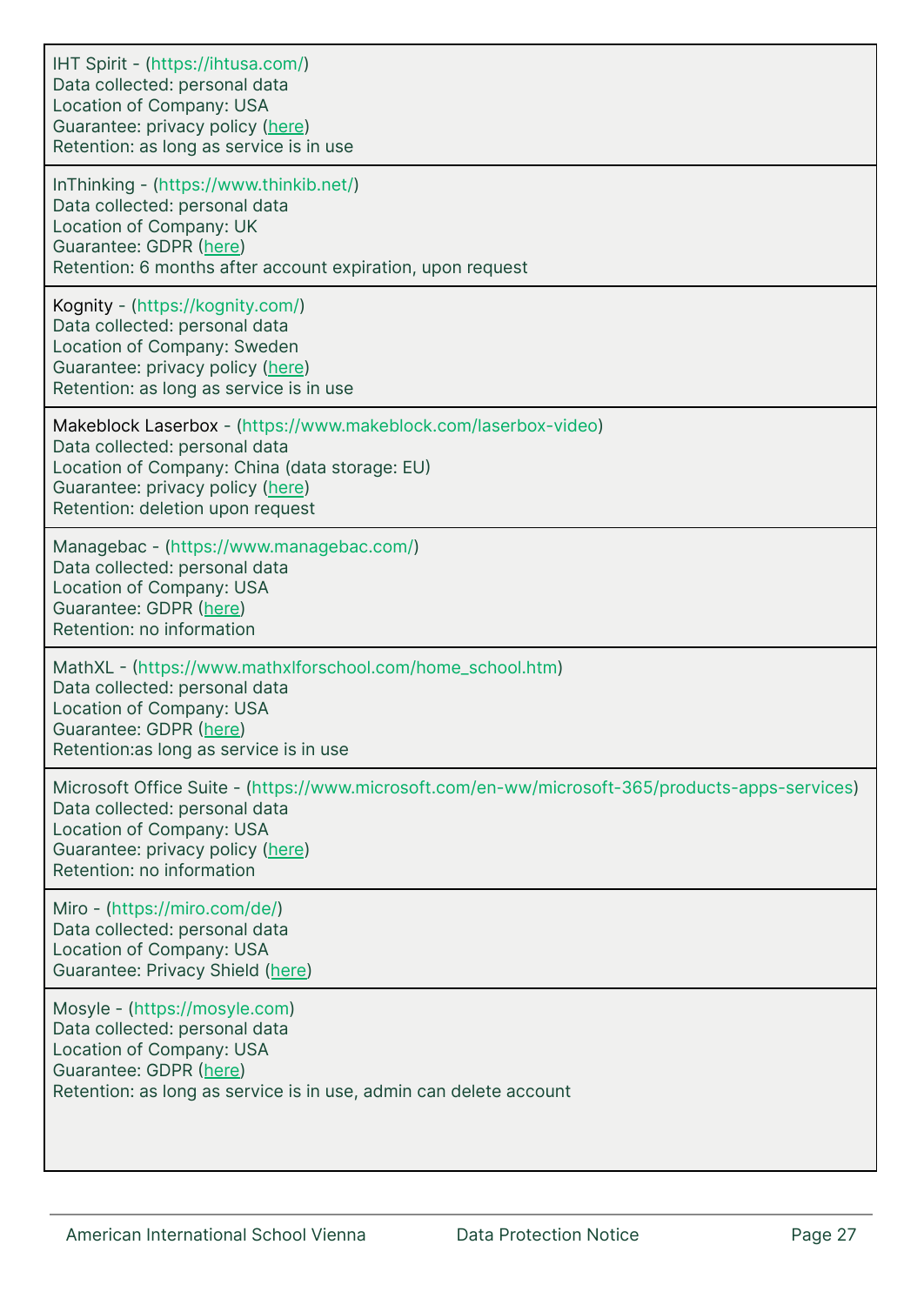| Noodle Tools - (https://www.noodletools.com/)<br>Data collected: personal data<br>Location of Company: USA<br>Guarantee: GDPR, COPPA, FERPA, Privacy Shield Framework (here)<br>Retention: deletion upon request                                                                                                                        |
|-----------------------------------------------------------------------------------------------------------------------------------------------------------------------------------------------------------------------------------------------------------------------------------------------------------------------------------------|
| Pinterest - (https://www.pinterest.com/)<br>Data collected: personal data<br>Location of Company: USA/Ireland<br>Guarantee: CCPA (here)<br>Retention: as long as service is in use, self deletion                                                                                                                                       |
| Plickers - (https://get.plickers.com/)<br>Data collected: personal data<br>Location of Company: USA (data storage: USA, or any other country where Plickers or its third-party<br>service providers maintain a facility)<br>Guarantee: GDPR, Privacy Shield (here)<br>Retention: 120 days after service termination or account deletion |
| Podbean - (https://www.podbean.com/)<br>Data collected: personal data<br>Location of Company: USA (data storage: USA, Canada, outside the EEA<br>Guarantee: GDPR, Privacy Shield Framework (here)<br>Retention: as long as service is in use                                                                                            |
| Powtoon - (https://www.powtoon.com/)<br>Data collected: personal data<br>Location of Company: UK<br>Guarantee: COPPA, FERPA, New York State Education Law 2-d (here)<br>Retention: as long as service is in use, deletion upon request                                                                                                  |
| Proquest - (https://about.proquest.com/en/)<br>Data collected: personal data<br>Location of Company: USA<br>Guarantee: Privacy Shield Framework (here)<br>Retention: deletion upon request                                                                                                                                              |
| Quizlet - (https://quizlet.com/)<br>Data collected: personal data<br>Location of Company: USA<br>Guarantee: GDPR, Privacy Shield Framework (here)<br>Retention: as long as account is active                                                                                                                                            |
| Read Write Theory - (https://readtheory.org/)<br>Data collected: personal data<br>Location of Company: UK (data storage: USA)<br>Guarantee: GDPR, FERPA, COPPA, Student Privacy Pledge (here)<br>Retention: as long as service is in use                                                                                                |
| Schoology - (https://www.schoology.com/)<br>Data collected: personal data<br>Location of Company: USA<br>Guarantee: GDPR, COPPA, Student Privacy Pledge (here)<br>Retention: as long service is in use, deletion upon request                                                                                                           |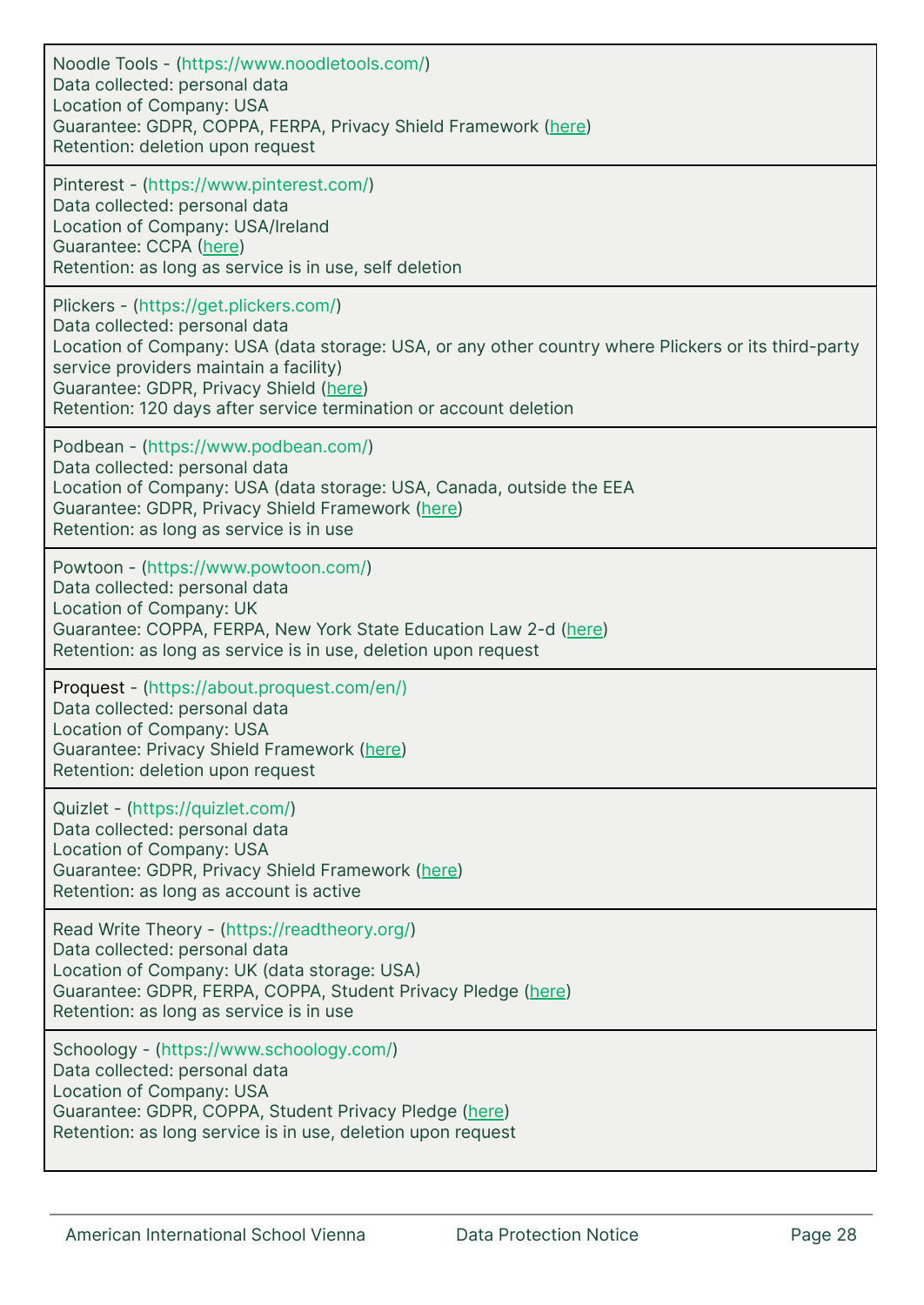SketchUP for Schools/SketchUp Pro - (https://www.sketchup.com/products/sketchup-for-schools) Data collected: personal data Location of Company: USA Guarantee: privacy policy [\(here](https://www.sketchup.com/legal/privacy-notice)) Retention: upon request

TinkerCad - (https://www.tinkercad.com/) Data collected: personal data Location of Company: USA Guarantee: GDPR, FERPA, COPPA [\(here\)](https://www.tinkercad.com/privacy) Retention: self deletion

Turnitin - (https://www.turnitin.com/) Data collected: personal data Location of Company: USA Guarantee: GDPR ([here\)](https://www.turnitin.com/privacy) Retention: as long as service is in use

Unity - (https://unity.com/) Data collected: personal data Location of Company: USA (data stored all over the world) Guarantee: GDPR, CCPA, PIPEDA, LGPD, Israel Protection of Privacy Law 5741-1981, Personal Information Protection Law of the People's Republic of China ([here\)](https://unity3d.com/legal/privacy-policy?_ga=2.58412009.270517688.1641984005-1101707150.1641984005101707150.1641984005) Retention: deletion upon request